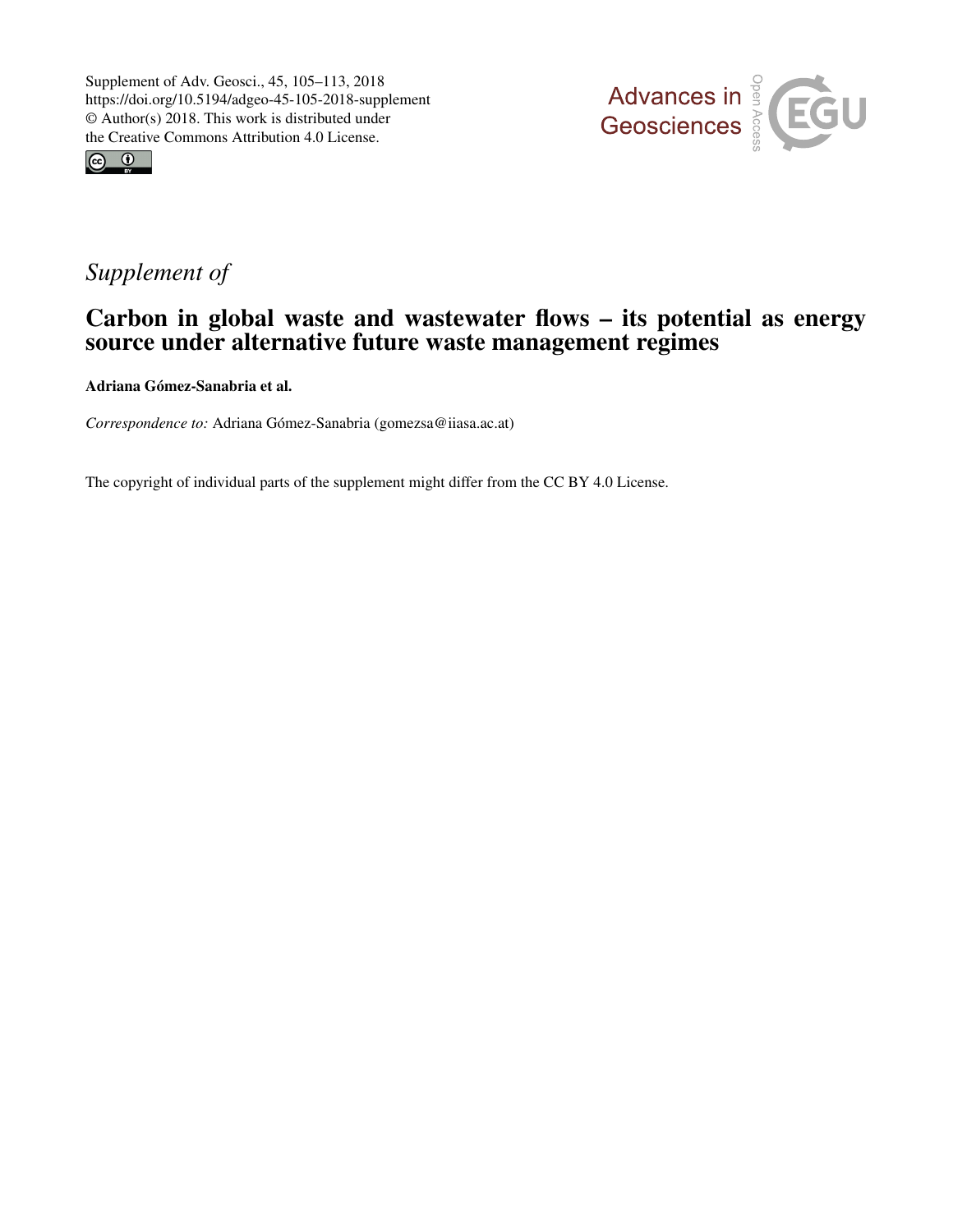# **Table of Contents**

| $\sim$ |  |
|--------|--|
|        |  |
|        |  |
|        |  |
|        |  |
| 10     |  |
|        |  |
|        |  |
|        |  |
|        |  |
|        |  |

15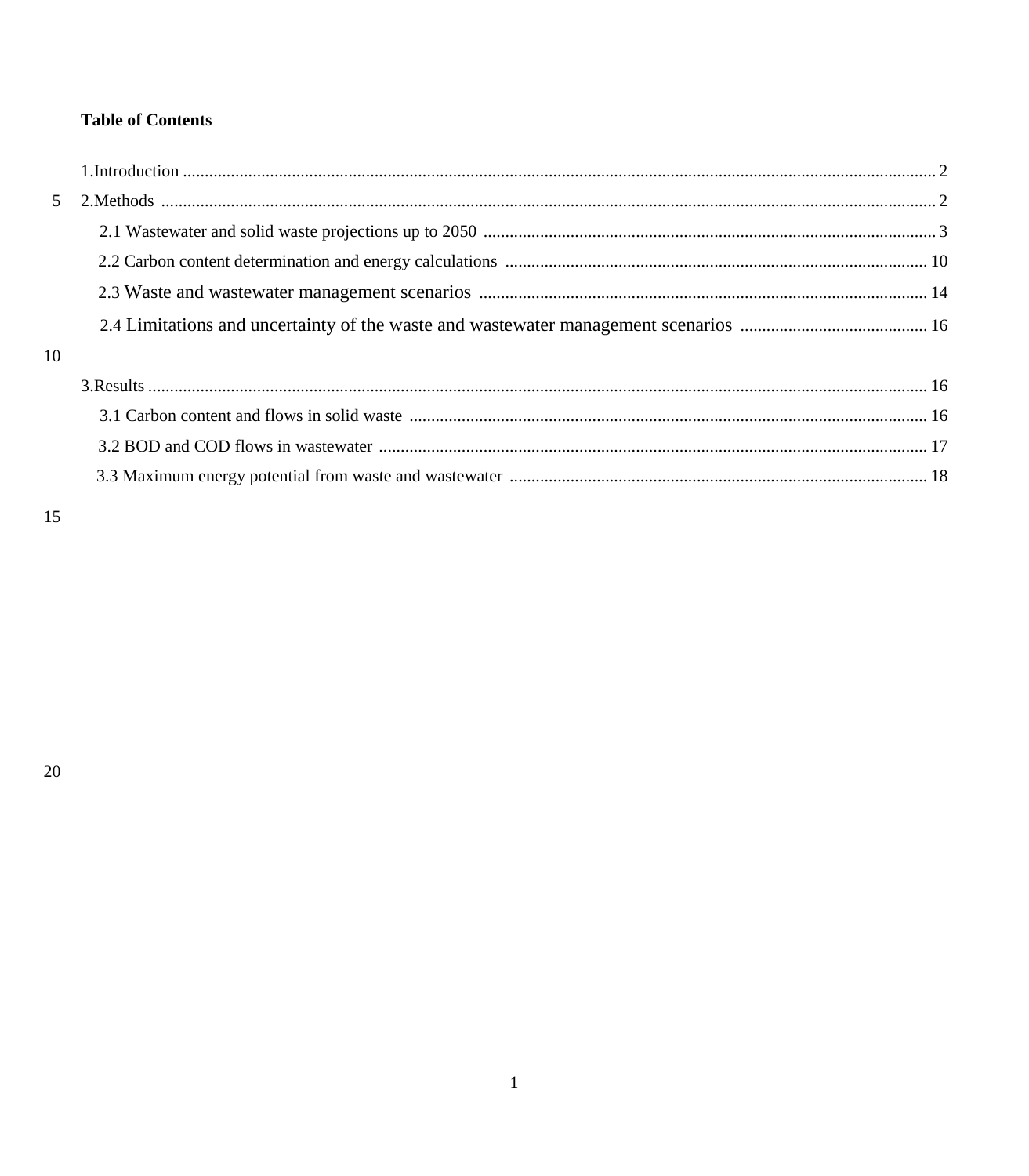## **S1 Introduction**

The information presented here is intended to extend and provide more detailed information on the projections of waste and wastewater (COD and BOD content) generation, underlying assumptions, and data sources used.

## **S2 Methods**

5 Key assumptions for calculations of waste carbon content and potentials for biogas and energy-recovery are presented in Table S1.

| <b>Activity</b>                                     | <b>Variable</b>                                                    | <b>Description/assumption</b>                                              | Reference                                 |
|-----------------------------------------------------|--------------------------------------------------------------------|----------------------------------------------------------------------------|-------------------------------------------|
| Solid waste                                         | Maximum carbon conversion                                          | 77 % of total organic carbon<br>available is decomposed                    | <b>IPCC, 2006</b>                         |
| Organic waste                                       | Waste conversion rate to biogas                                    | 150 m3 biogas kg <sup>-1</sup> waste                                       | Kigozi et al., 2014                       |
| Manure                                              | Water content of manure                                            | 85% water content                                                          | Höglund-Isaksson, 2015                    |
| Manure                                              | Manure conversion rate to biogas                                   | $33.53 \text{ m}$ 3 ton <sup>-1</sup> manure when<br>manure is co-digested | Based on IEA, 2014                        |
| Co-digestion $(80\%$ manure +<br>20% organic waste) | Wet substrate conversion rate to<br>energy                         | 380 KWh/ton wet substrate                                                  | Höglund-Isaksson, 2015                    |
| Co-digestion $(80\%$ manure +<br>20% organic waste) | Waste conversion rate to biogas<br>co-digestion                    | 65.295 m3 ton-1                                                            | Höglund-Isaksson, 2015                    |
| <b>Biogas</b>                                       | Biogas from anaerobic digestion<br>composition                     | 60% CH4 + 40% CO2                                                          | <b>IPCC, 2006</b>                         |
| Landfill gas                                        | Landfill gas composition                                           | 50% CH4 + 50% CO2                                                          | Spokas et al., 2006                       |
| Landfill gas                                        | Gas efficiency collection rate                                     | 60%                                                                        | Spokas et al., 2006                       |
| <b>Biogas</b>                                       | Energy from biogas (before<br>conversion)                          | 6.1 kWh m <sup>-3</sup> biogas                                             | de Mes et al., 2003                       |
| <b>Biogas</b>                                       | Biogas thermal value                                               | $22$ MJ m <sup>-3</sup> biogas                                             | Spokas et al., 2006                       |
| <b>Biogas</b>                                       | Biogas density                                                     | 1.132 kg m-3                                                               | Karellas et al., 2010                     |
|                                                     | Food waste                                                         | 5.5 MJ Kg <sup>-1</sup>                                                    | Noukeu et al., 2016                       |
|                                                     | Plastic waste                                                      | $27.8$ MJ $\text{Kg}^{\text{-}1}$                                          |                                           |
| Incineration solid waste (Low                       | Paper waste                                                        | 16.20 MJ $\text{Kg}^{-1}$                                                  |                                           |
| Heating value-LHV)                                  | Wood waste                                                         | 18.84 MJ Kg <sup>-1</sup>                                                  | Consonni and Viganò, 2011                 |
|                                                     | Textile waste                                                      | $19.88$ MJ Kg <sup>-1</sup>                                                |                                           |
|                                                     | Rubber waste                                                       | $22.5$ MJ $\text{Kg}^{-1}$                                                 |                                           |
|                                                     | Other waste                                                        | 5.69 MJ Kg <sup>-1</sup>                                                   |                                           |
| Industrial wastewater                               | COD conversion rate to biogas                                      | $0.35$ m3 biogas kg <sup>-1</sup> COD                                      | de Mes et al., 2003                       |
| Industrial wastewater                               | Maximum methane production<br>capacity                             | $0.25$ kg CH <sub>4</sub> Kg COD                                           | <b>IPCC, 2006</b>                         |
| Industrial wastewater                               | Effluent untreated temperature                                     | $30^{\circ}$ C                                                             | Noukeu et al., 2016                       |
| Domestic wastewater                                 | COD conversion rate to biogas                                      | $0.84$ m3 biogas kg <sup>-1</sup> COD                                      | de Mes et al., 2003                       |
| Domestic wastewater                                 | Country specific per capita BOD<br>taken from IPCC Guidelines 2006 | BOD <sub>5</sub>                                                           | IPCC, 2006. Volume 5. Waste,<br>Table 6.4 |
| Domestic wastewater                                 | BOD conversion rate to biogas                                      | $0.84$ m3 biogas $kg^{-1}$ BOD                                             | IPCC, 2006Volume 5. Waste,<br>Table 6.2   |
| Methane solubility in wastewater                    | Methane solubility                                                 | 45% of CH <sub>4</sub> produced at $30^{\circ}$ C                          | Liu et al., 2014                          |
| Primary treatment                                   | COD/BOD removal efficiency                                         | 35%-40%                                                                    | Cakir and Stenstrom, 2005                 |
| Anaerobic treatment                                 | COD/BOD removal efficiency                                         | 80%                                                                        | Cakir and Stenstrom, 2005                 |

Table S1. Key assumptions to determine carbon content and energy generation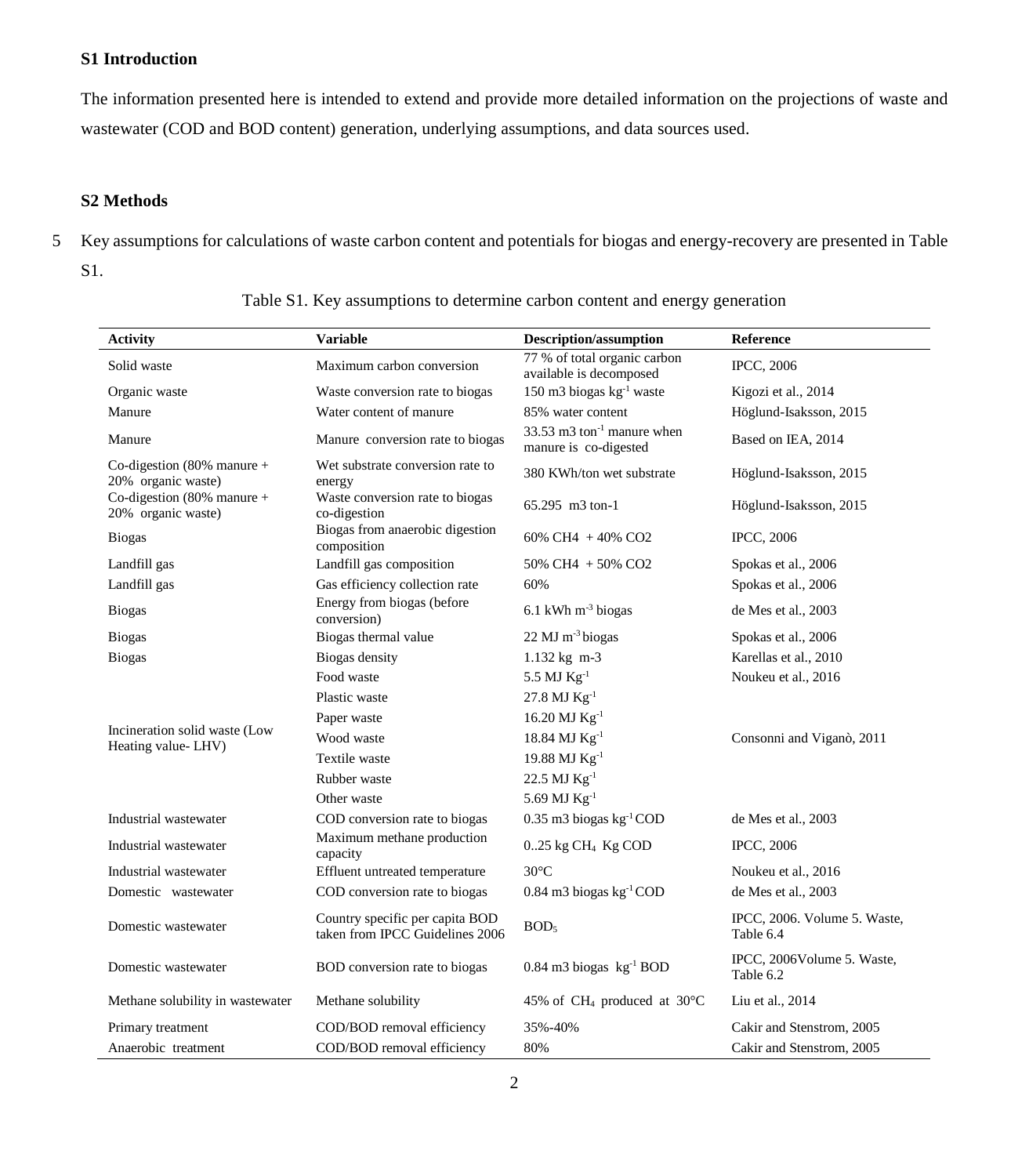## **S2.1 Wastewater and solid waste projections up to 2050**

Industrial solid waste: Table S2 presents industrial waste generation by income group classification (see Table S5) and type of manufacturing industry type.

| <b>Income</b><br>group | Food<br>industry | Pulp and<br>paper<br>industry | <b>Rubber</b><br>industry | <b>Textile</b><br>industry | <b>Wood</b><br>industry | <b>Other</b><br>manufacturing<br>industry | <b>Total</b> | <b>Reference</b>  |
|------------------------|------------------|-------------------------------|---------------------------|----------------------------|-------------------------|-------------------------------------------|--------------|-------------------|
| Low                    | 161              | 16                            | 3                         | 9                          | 19                      | 958                                       | 1167         |                   |
| Middle low             | 154              | 19                            | 12                        | 6                          | 36                      | 1171                                      | 1398         | Höglund-          |
| Middle                 | 14               | 3                             |                           | 3                          | 3                       | 79                                        | 103          | Isaksson, 2012.   |
| Middle high            | 23               | 13                            | 13                        | 2                          | $\overline{4}$          | 78                                        | 133          | Eurostat, 2017,   |
| High                   | 103              | 98                            | 47                        | 7                          | 59                      | 338                                       | 651          | <b>OECD, 2017</b> |
| World                  | 455              | 149                           | 76                        | 26                         | 121                     | 2624                                      | 3452         |                   |

5 Table S2. Total industrial waste generation in 2010 in Mt

Municipal solid waste - Description of data and variables used to estimate waste generation elasticities: The dataset for EU28 countries and some OECD countries covers between 17 and 19 years. For the rest of the countries, the dataset covers between 4 and 10 years. In total, the unbalanced panel data set comprises 684 observations. Data on municipal solid waste generation

10 in kilogram per capita are obtained from different sources (see [Table S3](#page-4-0)). In order to control for the influence of population growth, waste generation per capita is chosen instead of total waste generation as dependent variable in elasticity estimations (Lebersorger and Beigl, 2011). All variables are specified in logarithmic form in order to provide parameter estimates that can be directly interpreted as elasticity values.

15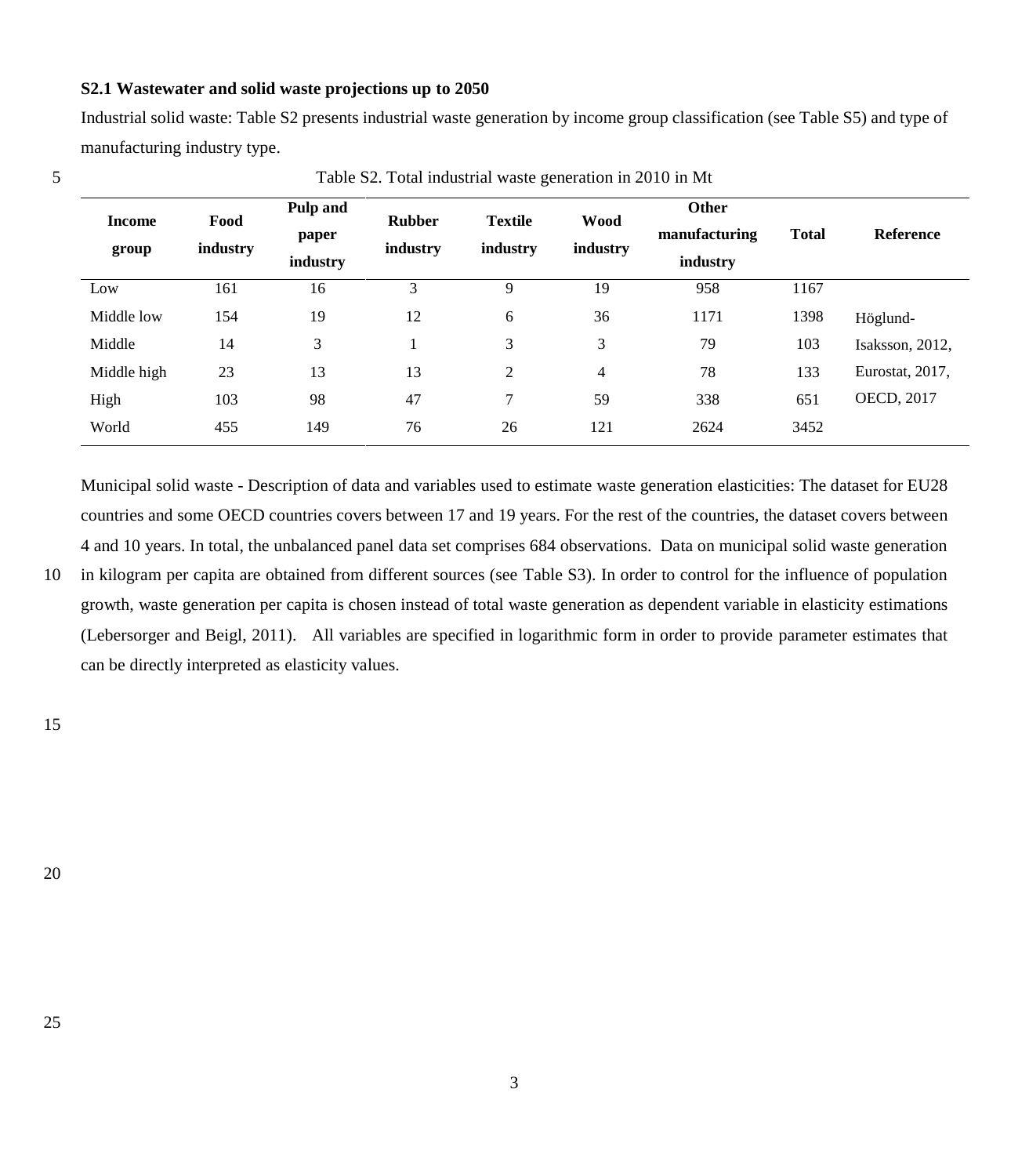Table S3.Dataset description

<span id="page-4-0"></span>

| Country                | <b>Years</b> | <b>Waste generation data - Source</b>             |
|------------------------|--------------|---------------------------------------------------|
| EU 28 countries        | 1995-2012    | Eurostat (retrieved 2016)                         |
| Japan                  | 1995-2013    | OECD (retrieved 2016)                             |
| Norway                 | 1995-2014    | OECD (retrieved 2016)                             |
| Colombia               | 2003-2011    | <b>SSPD 2011</b>                                  |
| Israel                 | 2001-2013    | OECD (retrieved 2016)                             |
| Mexico                 | 1995-2012    | OECD<br>(retrieved 2016)                          |
| Turkey                 | 1995-2013    | OECD<br>(retrieved 2016)                          |
| Serbia                 | 2006-2013    | Eurostat (retrieved 2016)                         |
| Macedonia              | 2008-2014    | Eurostat (retrieved 2016)                         |
| Malaysia               | 1996-2000    | Department of statistics Malaysia (accessed 2016) |
| Kenya                  | 1998-2009    |                                                   |
| Montenegro             | 2008-2013    | Eurostat (retrieved 2016)                         |
| Bosnia and Herzegovina | 2008-2013    | Eurostat (retrieved 2016)                         |
| Australia              | 2006-2011    | OECD (retrieved 2016)                             |
| Switzerland            | 1995-2013    | OECD (retrieved 2016)                             |
| Peru                   | 2012-2015    | Municipalidad Metropolitana de Lima (MML)<br>2015 |

In terms of explanatory variables (see Table S4), generation of waste has primarily been linked to economic growth and increases in population and urbanization (Johnstone and Labonne, 2004; Mazzanti and Nicolli, 2011; Mazzanti and Zoboli,

5 2008, 2009). Income is a major driver of municipal waste generation (Mazzanti and Zoboli, 2008). Gross domestic product has been widely used as the economic parameter to project waste generation (Daskalopoulos et al., 1998).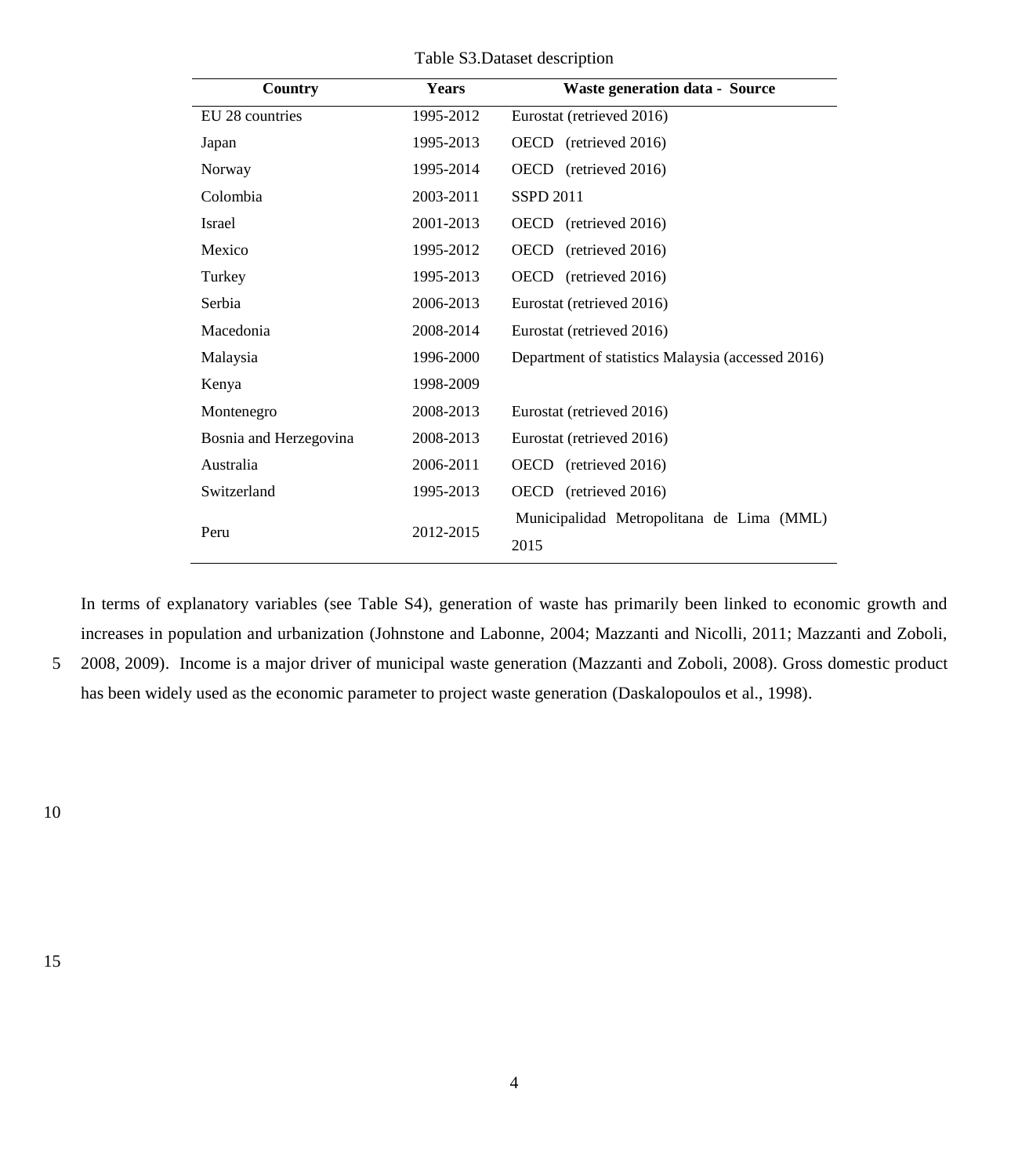Table S4. List of variables

| <b>Variable</b>              | <b>Definition</b>                                                                             | <b>Source</b>                                             | Mean     | <b>Standard</b><br><b>Deviation</b> | <b>Minimum</b> | <b>Maximum</b> |
|------------------------------|-----------------------------------------------------------------------------------------------|-----------------------------------------------------------|----------|-------------------------------------|----------------|----------------|
| <b>Dependent Variable</b>    |                                                                                               |                                                           |          |                                     |                |                |
| <b>MSW</b>                   | Municipal solid waste generated<br>Kg per person per year                                     | See Table S <sub>2</sub>                                  | 383.71   | 113.82                              | 101.1          | 667            |
| <b>Explanatory Variables</b> |                                                                                               |                                                           |          |                                     |                |                |
| <b>GDP</b>                   | Gross domestic product<br>USdollar2010 per person per year                                    | World Bank (accessed<br>2016)                             | 28517.61 | 20440.94                            | 4945.95        | 110001.1       |
| UR                           | Average Annual Rate of Change<br>of the Percentage Urban by Major<br>Area, Region and Country | United Nations - world<br>populations prospects<br>(2014) | 71.01    | 13.17                               | 19             | 97.73          |

Elasticity estimation models: Historical data on municipal solid waste generation per capita (dependent variable) are plotted 5 against GDP per capita (independent variable) in order to visualize the relationship between the two variables and to identify possible clusters of municipal waste generation [\(Fig. S1\)](#page-5-0).



Fig. S1. Municipal solid waste vs GDP per cap.

<span id="page-5-0"></span>10 The definition of the different income groups was carried out based on the distribution of the scatterplot. Table S5 shows the countries belonging to each of the five income groups in 2010 (which is the base year for the projections). Note that in the subsequent projections, countries may over time move out of their initial income group and into a higher income group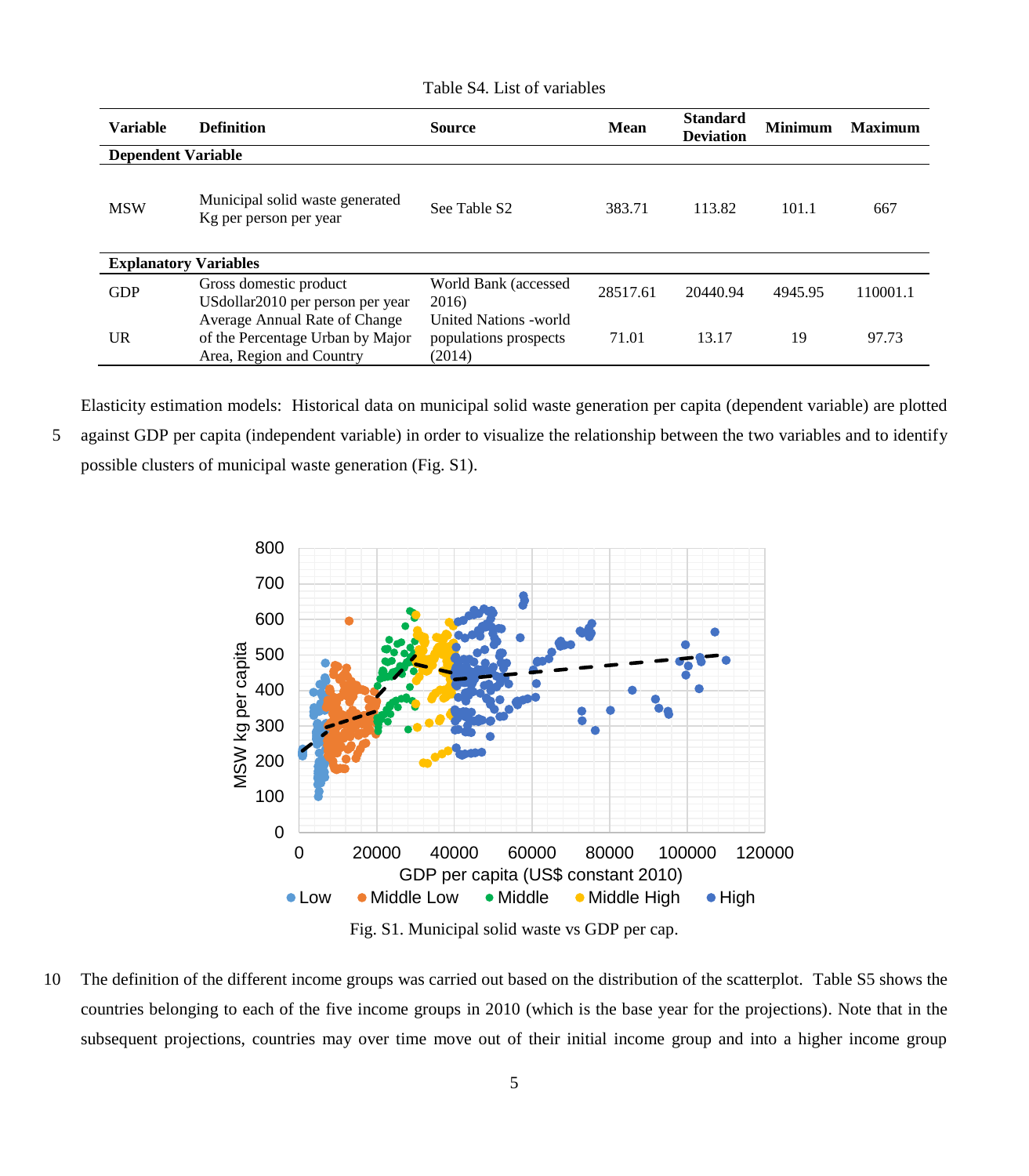following an increase in the GDP per capita consistent with the macroeconomic scenario of the IEA World Energy Outlook 2017 (IEA, 2017). Hence, the group distribution of the municipal solid waste generation is dynamic over time.

| Income group  | Country/region                                                                                                                                                                                                                                                                                                                                                                                                                                                                                                                                                                                                                                                                                                                                                                                                                                                                                                                                                                                                                                                                                                                                                                                                                                                                                                                                                                                                                                                                                                          |
|---------------|-------------------------------------------------------------------------------------------------------------------------------------------------------------------------------------------------------------------------------------------------------------------------------------------------------------------------------------------------------------------------------------------------------------------------------------------------------------------------------------------------------------------------------------------------------------------------------------------------------------------------------------------------------------------------------------------------------------------------------------------------------------------------------------------------------------------------------------------------------------------------------------------------------------------------------------------------------------------------------------------------------------------------------------------------------------------------------------------------------------------------------------------------------------------------------------------------------------------------------------------------------------------------------------------------------------------------------------------------------------------------------------------------------------------------------------------------------------------------------------------------------------------------|
| High          | Austria, Australia, Belgium, Canada, China (Hong Kong and Macau), Denmark, Finland, France, Germany,<br>Iceland, Ireland, Japan (Chugoku Shikoku, Chubu, Hokkaido-Tohoku, Kanto, Kinki), Luxembourg,<br>Netherlands, Norway, Sweden, Switzerland and United States of America.                                                                                                                                                                                                                                                                                                                                                                                                                                                                                                                                                                                                                                                                                                                                                                                                                                                                                                                                                                                                                                                                                                                                                                                                                                          |
| Middle - High | Brunei, Israel, Italy, Japan (Kyushu Okinawa), South Korea (Busan), New Zealand, Singapore, Spain and<br>United Kingdom.                                                                                                                                                                                                                                                                                                                                                                                                                                                                                                                                                                                                                                                                                                                                                                                                                                                                                                                                                                                                                                                                                                                                                                                                                                                                                                                                                                                                |
| Middle        | Cyprus, Greece, South Korea (Seoul – Inchon, South region), Malta, Portugal, Slovenia and Taiwan.                                                                                                                                                                                                                                                                                                                                                                                                                                                                                                                                                                                                                                                                                                                                                                                                                                                                                                                                                                                                                                                                                                                                                                                                                                                                                                                                                                                                                       |
| Middle - Low  | Argentina, Caribbean (includes countries in the Caribbean region), Chile, China (Shanghai), Croatia, Czech<br>Republic, Estonia, Hungary, Iran, South Korea (North region), Latvia, Lithuania, Malaysia (Peninsular<br>Malaysia), Mexico, North Africa (includes Algeria, Morocco, Libya, Tunisia, Sudan), Poland, Romania,<br>Russia (Europe and Asia), Saudi Arabia, Slovak Republic, Turkey and Uruguay.                                                                                                                                                                                                                                                                                                                                                                                                                                                                                                                                                                                                                                                                                                                                                                                                                                                                                                                                                                                                                                                                                                             |
| Low           | Afghanistan, Albania, Armenia, Azerbaijan, Bangladesh (Dhaka and rest of Bangladesh), Belarus, Bhutan,<br>Bosnia and Herzegovina, Bolivia, Brazil, Bulgaria, Cambodia, Central America, China (Anhui, Beijing,<br>Chongqing, Fujian, Gansu, Guangdong, Guangxi, Guizhou, Hainan, Hebei, Heilongjiang, Henan, Hubei,<br>Hunan, Jilin, Jiangsu, Jiangxi, Liaoning, Inner Mongolia, Ningxia, Qinghai, Shaanxi, Sichuan, Tianjin, Tibet,<br>Xinjiang, Yunnan and Zhejiang), Colombia, Ecuador, Egypt, Former Soviet Union States (includes<br>Tajikistan, Turkmenistan and Uzbekistan), Georgia, India (Andhra Pradesh, Assam, West Bengal, Bihar,<br>Chhattisgarh, Delhi, North East (excl Assam), Goa, Gujarat, Haryana, Himachal Pradesh, Jharkhand,<br>Karnataka, Kerala, Maharashtra, Manipur, Orissa, Punjab, Rajasthan, Tamil Nadu, Uttarakhand, Uttar<br>Pradesh, Jammu Kashmir), Indonesia (Jakarta, Java Sumatra and rest of Indonesia), Kazakhstan, North<br>Korea, Kosovo, Kyrgyzstan, Laos, Macedonia, Malaysia (Sarawak Sabah and Kuala Lumpur), Iran, Moldova,<br>Mongolia, Montenegro, Myanmar, Nepal, Other African countries (includes all other African countries),<br>Pakistan (Karachi, NW frontier provinces Baluchistan, Punjab and Sindh), Paraguay, Peru, Philippines<br>(Bicol, Luzol and Manila), South Africa, Serbia, Sri Lanka, Thailand (Bangkok, Central Valley, North<br>Eastern Plateau, Northern Highlands and Southern Peninsula), Ukraine, Venezuela and Vietnam (North and<br>South). |

Table S5. Country by income group in base year 2010

- 5 The panel data analysis is performed to determine the elasticity of the different variables on the generation of municipal solid waste per capita. Pooled OLS, fixed effects and random effects estimator models are run to test the effects of the explanatory variables on municipal waste generation per capita. In the pooled models a single slope is calculated for all countries and the between (cross-sectional) and within (time) variances are bluntly added up. When the cross-sectional variance is eliminated and the slopes are based on time variance only, the model is denoted a within estimator whereas in between models the time 10 variance is eliminated and only cross-sectional variance is considered in the elasticity parameter. In fixed effect models, the
	- within estimator is describing the slope while the country-specific effects are captured as country-specific constants. Finally,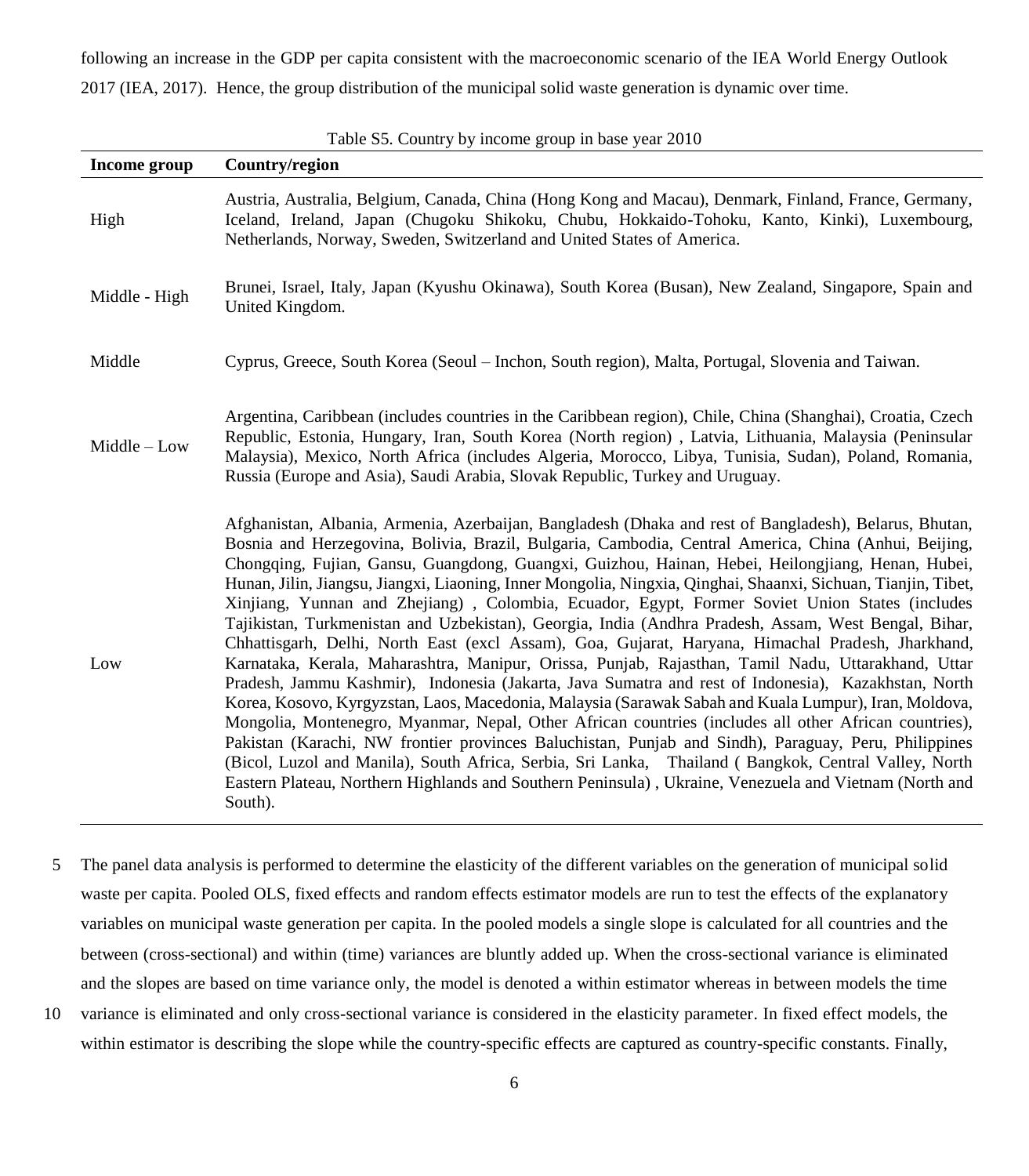random effect model treats the individual effects as random variables and the variance is a weighted average of within and between variance (Hsiao, 1986). Three different tests are applied to select the appropriate model. A Lagrange Multiplier (LM) test is applied to test for the cross-sectional dependence in heterogeneous panels (test random effects vs pooling). An F test is used to test for individual effects based on the comparison between the within and the pooling model and a Hausman test is

- 5 used to evaluate the difference in vector coefficients between the fixed and random effects models. Here, we explore the possible effects of the explanatory variables on municipal solid waste generation and we test the hypothesis that there are no individual effects, against that there are individual effects. In order to test for a potential presence of homogeneity a Bartlett test is conducted. The Bartlett test is used to test if groups or samples have equal variances, however, the test is sensitive to normality. Therefore, two tests that are less sensitive to normality such as the Chi-square test and Fligner-Killen test are
- 10 conducted as well (Table S6).

| <b>Test</b>         | Hypothesis                                          | Results    | Ho       |
|---------------------|-----------------------------------------------------|------------|----------|
| <b>Barlest</b> test | Ho: $\sigma_0^2 = \sigma_1^2 = \cdots = \sigma_k^2$ | 29.407***  | Rejected |
|                     | Ho: $\sigma_0^2 \neq \sigma_1^2$                    |            |          |
|                     | Ho: $\sigma^2 = \sigma_0^2$                         |            |          |
| Chi square test     | Ha: $\sigma^2 \neq \sigma_0^2$                      | $9.48***$  | Rejected |
|                     | Ho: $\sigma^2 = \sigma_0^2$                         |            |          |
| Fligner-Killeen     | Ha: $\sigma^2 \neq \sigma_0^2$                      | $27.44***$ | Rejected |

Table S6. Test homogeneity of variances

The results of the elasticity estimations of municipal solid waste generation to GDP per capita and urbanization rate and the functions for waste generation projections are presented in [Table S7.](#page-8-0) The LM test favoured in all cases the random effect over

- 15 the OLS model, meaning that there is evidence of significant differences across countries. F test for individual effects favoured always the fixed effect model over the OLS, which means that the fixed effect are non-zero and finally, the Hausman test rejected the random effect model, which assume that the slope coefficients of the two models do not differ and it favoured the fixed effect model. Furthermore, due to the fact that waste composition influences energy generation, projections of waste compositions are relevant. In particular, low income countries tend to have a considerably higher fraction of food waste in the
- 20 total municipal waste generated than high income countries. Therefore, changes in the future composition of waste are projected based on an estimated elasticity of food waste generation to GDP per capita. Due to limited access to historical data on food waste generation, the elasticity is estimated from a sample of 156 observations of in an unbalanced panel. A fixed effects model was favoured on the basis of Hausman test as the better explanatory model with a resulting elasticity of food waste generation to GDP per capita of 0.42 (Table S7).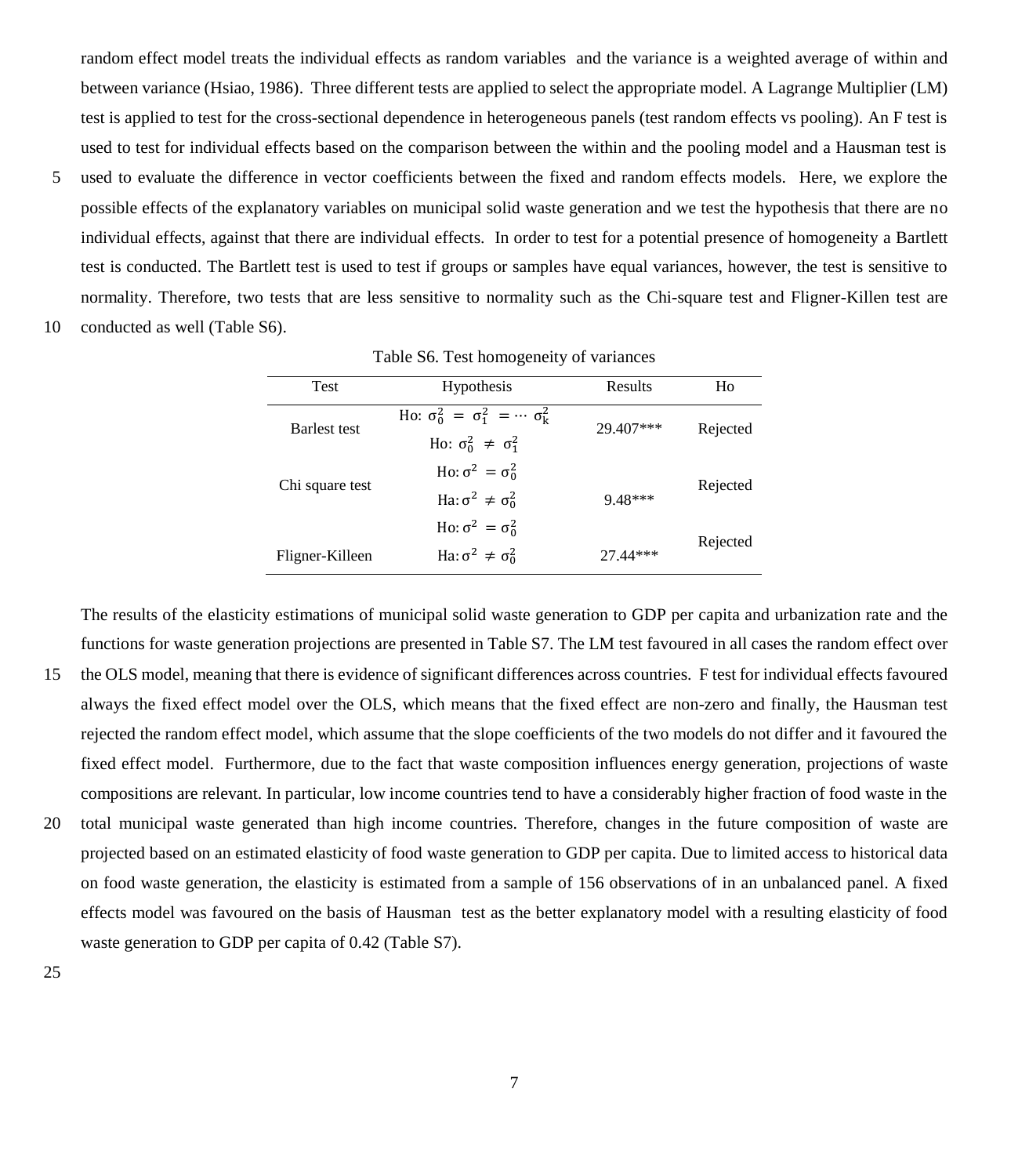<span id="page-8-0"></span>

| <b>Dependent</b><br><b>Variable</b> | Unit   | Income group (U\$ Number of<br>dollars per capita<br>year) | observatio<br>$\mathbf{ns}$ | <b>Explanatory</b><br>variable      | <b>OLS</b>        | <b>Fixed Effect</b>   | <b>Random Effect</b>  | $LM - test$ | Hausman-test |
|-------------------------------------|--------|------------------------------------------------------------|-----------------------------|-------------------------------------|-------------------|-----------------------|-----------------------|-------------|--------------|
|                                     |        | < 7000                                                     | 98                          | Constant                            | 4.96 (10.50)***   | n.a                   | $2.44(3.97)$ ***      | 84.92       | 3.66         |
|                                     |        |                                                            |                             | GDP per capita<br>Urbanization rate | 0.06(1.21)        | $0.41(5.38)$ ***      | $0.36(5.04)$ ***      |             |              |
|                                     |        |                                                            |                             | R-square                            | 0.01              | 0.25                  | n.a                   |             |              |
|                                     |        | $>=7000 - 20000$                                           | 193                         | Constant                            | $4.15(8.42)$ ***  | n.a                   | $3.68(6.96)$ ***      | 38.22       | 0.002        |
|                                     |        |                                                            |                             | GDP per capita<br>Urbanization rate | $0.16(3.19)$ **   | $0.22(3.73)$ ***      | $0.21(3.92)$ ***      |             |              |
|                                     |        |                                                            |                             | R-square                            | 0.05              | 0.07                  | n.a                   |             |              |
|                                     |        | $>=20000 - 30000$                                          | 75                          | Constant                            | $-0.92(-0.56)$    | n.a                   | $-0.35(-0.23)$        | 21.99       | 0.001        |
|                                     |        |                                                            |                             | GDP per capita<br>Urbanization rate | $0.69(4.30)$ ***  | $0.62(4.23)$ ***      | $0.62(4.30)$ ***      |             |              |
| Municipal                           | Kt per |                                                            |                             | R-square                            | 0.20              | 0.21                  | n.a                   |             |              |
| solid                               | capita | $>30000 - 40000$                                           | 108                         | Constant                            | $5.98(2.23)*$     | n.a                   | 2.82(1.53)            | 140.56      | 20.93        |
| waste                               |        |                                                            |                             | GDP per capita                      | $-0.16(-0.68)$    | $0.80(7.31)$ ***      | 0.55(5.40)            |             |              |
|                                     |        |                                                            |                             | Urbanization rate                   | $0.43(2.01)*$     | $-3.27(-4.43)$ ***    | $-0.60(-1.33)$ ***    |             |              |
|                                     |        |                                                            |                             | R-square                            | 0.04              | 0.37                  | n.a                   |             |              |
|                                     |        | $>=$ 40000                                                 | 210                         | Constant                            | $3.33(3.72)$ ***  | n.a                   | $-0.10(-0.07)$        | 52.22       | 17.43        |
|                                     |        |                                                            |                             | GDP per capita                      | $0.17(2.55)*$     | $1.07(8.20)$ ***      | $0.84(7.10)$ ***      |             |              |
|                                     |        |                                                            |                             | Urbanization rate                   | 0.18(1.38)        | $-1.28$ $(-3.66)$ *** | $-0.67(-2.28)$ *      |             |              |
|                                     |        |                                                            |                             | R-square                            | 0.043             | 0.26                  | n.a                   |             |              |
|                                     |        | All income groups                                          | 684                         | Constant                            | $3.85(21.10)$ *** | n.a                   | $4.03(8.61)$ ***      |             |              |
|                                     |        |                                                            |                             | GDP per capita                      | $0.24(17.51)$ *** | $0.43(13.13)$ ***     | $0.37(13.72)$ ***     | 95.64       | 10.45        |
|                                     |        |                                                            |                             | Urbanization rate                   | $-0.08(-1.52)$    | $-0.45$ $(-2.27)$ *   | $-0.43$ $(-3.42)$ *** |             |              |
|                                     |        |                                                            |                             | R-square                            | 0.4               | 0.21                  | n.a                   |             |              |
| Food                                | Kt per | All income groups                                          | 156                         | Constant                            | $4.05(9.32)$ ***  | n.a                   | $2.78(4.29)$ ***      |             |              |
| waste                               | capita |                                                            |                             | GDP per capita                      | 0.05(1.33)        | $0.42(4.22)$ ***      | $0.18(2.85)$ **       | 40.54       | 9.78         |
|                                     |        |                                                            |                             | R-square                            | 0.01              | 0.12                  | n.a                   |             |              |

| Table S7. MSW generation elasticities to GDP and Urbanization rate |  |  |  |  |  |  |
|--------------------------------------------------------------------|--|--|--|--|--|--|
|--------------------------------------------------------------------|--|--|--|--|--|--|

Where:,  $\varepsilon_{ii}=$ u $_i$ +v $_u$  is an error term which is separated into an individual effects term and a residual omitted variables term, and  $\;\varepsilon_{ii}$ ~IID  $(0,\sigma_\varepsilon^2)$  is an error 5 *term which are assumed to be normally distributed with mean zero and constant variance.* 

Although, there are more availability of data for developed countries, it was possible to find a limited set of about ten developing countries for which enough information was available to include in the estimation of elasticities of municipal solid waste generation to GPD per capita and urbanization rates. However, due to a general lack of data from developing countries

10 on food waste generation, the elasticity estimates for food waste generation are based on data from Eurostat (2016) and cover mainly developed countries. In addition, only GDP per capita and changes in the urbanization rate are used as explanatory variables. In reality, many more factors are likely to influence the generation of municipal waste, in particular household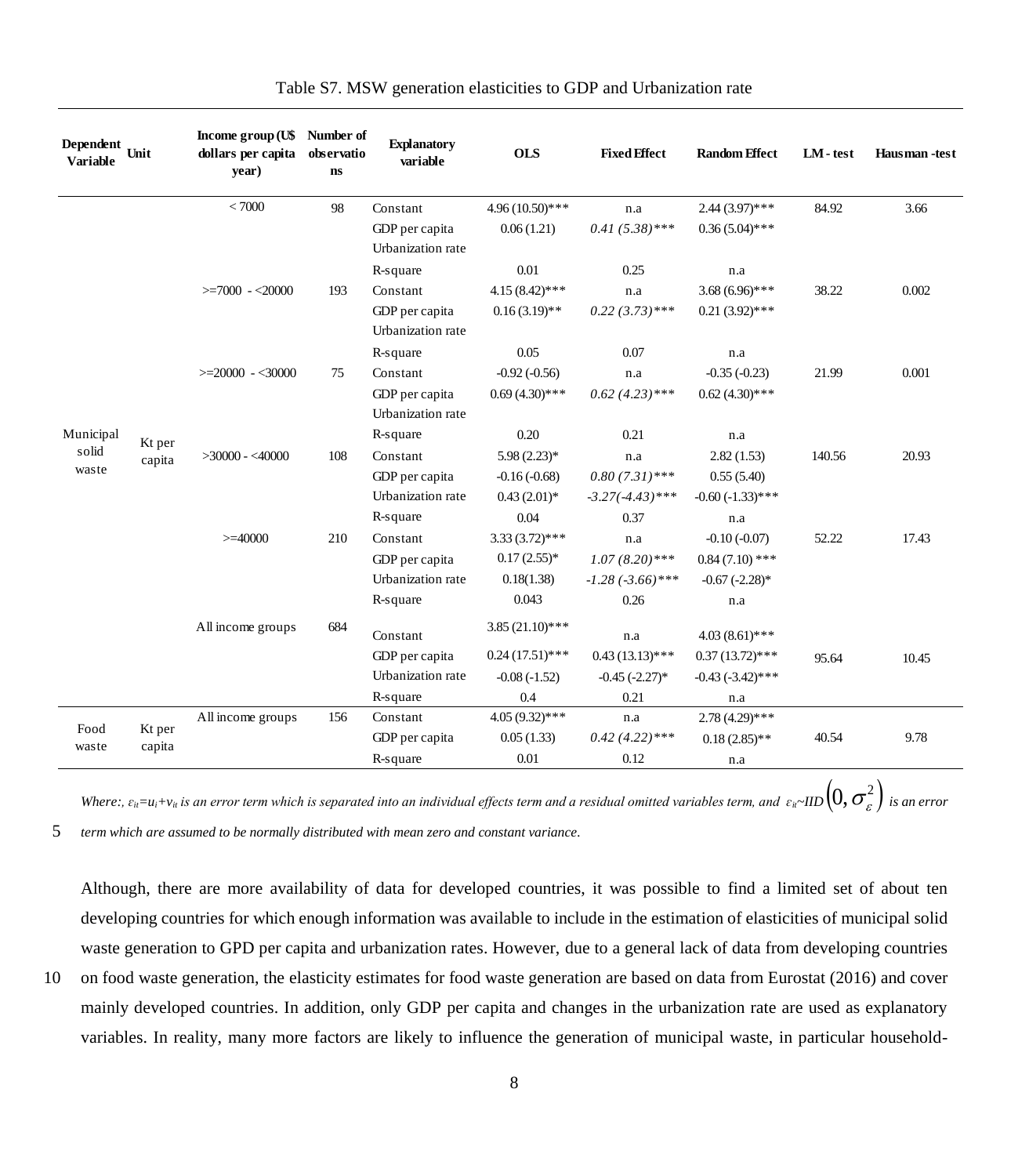specific factors e.g., household size, type of dwellings, rural or urban, income distribution, etc. It would have been desirable to conduct the elasticity estimations at a more disaggregated level, representing the diverse circumstances within a country, however, this was not possible due to limitations in data availability.

[Table S8](#page-9-0) presents municipal waste generation rates and composition for the year 2010 (base year for projections). Since yearly

5 information on waste composition is limited (especially for developing countries), the most recent available data is used. References apply to the waste management data as well.

<span id="page-9-0"></span>

| Income      | No. of<br>count  |                          | <b>Municipal solid waste generation</b> |                                          |      | Composition (weighted average across countries) |                |              |              |      |                |              |  |
|-------------|------------------|--------------------------|-----------------------------------------|------------------------------------------|------|-------------------------------------------------|----------------|--------------|--------------|------|----------------|--------------|--|
| group       | ries/re<br>gions | Mt<br>year <sup>-1</sup> | $Kg \cap a p^{-1}$<br>$day^{-1}$        | Range Kg<br>$cap^{-1}$ day <sup>-1</sup> | Food | Paper                                           | <b>Plastic</b> | <b>Glass</b> | <b>Metal</b> | Wood | <b>Textile</b> | <b>Other</b> |  |
| Low         | 112              | 1249                     | 0.67                                    | $0.06 - 1.94$                            | 0.51 | 0.09                                            | 0.09           | 0.03         | 0.02         | 0.06 | 0.04           | 0.17         |  |
| Middle low  | 23               | 246                      | 0.87                                    | $0.16 - 1.51$                            | 0.44 | 0.16                                            | 0.09           | 0.07         | 0.02         | 0.06 | 0.03           | 0.12         |  |
| Middle      | 8                | 31                       | 1.03                                    | $0.85 - 1.54$                            | 0.31 | 0.24                                            | 0.12           | 0.05         | 0.05         | 0.07 | 0.03           | 0.14         |  |
| Middle high | 9                | 107                      | 1.40                                    | $0.78 - 1.90$                            | 0.29 | 0.25                                            | 0.13           | 0.06         | 0.03         | 0.02 | 0.03           | 0.19         |  |
| High        | 22               | 456                      | 1.77                                    | $0.80 - 2.19$                            | 0.25 | 0.30                                            | 0.13           | 0.06         | 0.07         | 0.05 | 0.05           | 0.10         |  |
| World       | 174              | 2088                     | 0.83                                    | $0.06 - 2.19$                            | 0.43 | 0.15                                            | 0.10           | 0.04         | 0.03         | 0.06 | 0.04           | 0.15         |  |

Table S8. Municipal solid waste generation and composition in 2010.

- 10 Source: Low: Forouhar and Hristovski, 2012, Wiedinmyer et al., 2014, Hoornweg and Bhada-Tata, 2012, Arzumanyan, 2014, Anon, 2009; Bhuiyan, 2010; Zakir Hossain et al., 2014, Penjor, 2007, Viceministerio de agua potable, 2012, Castagnari, 2005, Eurostat 2016, Ministry of Environment PNH, 2010; Mongtoeun, 2015, Bo-Feng et al., 2014; China Statistical Yearbook, 2007; Wang and Nie, 2001, Larochelle et al., 2012; Martínez, 2015, M. Sim et al., 2013, Kumar et al., 2009; Sharholy et al., 2008, Damanhuri et al., 2009; Meidiana and Gamse, 2010; Pasang et al., 2007, Vermenchiva et al., 1999, Sang-Arun and Pasomsouk, 2012, Cvetkovska and Rushiti, 2013, Budhiarta et al., 2012;
- 15 Manaf et al., 2009, agath P and Hengesbaugh, 2016, Viraraghavan, 2005, Bello et al., 2016; Parrot et al., 2009, Mahar et al., 2007, Organización Panamericana de la Salud, 2001, Department of Environmental Affairs, 2012, ISWA, 2011; Vukmirovic, 2012, Hikkaduwa et al., 2015; Karunarathne, 2015, Tanakwang and Tangtinthai, 2010, International Finance Corporation, 2010, Instituto Nacional de Estadística, 2012, Nguyen, 2005, Thang, 2011.

Middle low: Gonzalez, 2010; Savino, 1999, Hoornweg and Bhada-Tata, 2012, Bräutigam and Gonzalez, n.d.), Bo-Feng et al., 2014; China 20 Statistical Yearbook, 2007; Wang and Nie, 2001, Eurostat 2016, Alavi Moghadam et al., 2009; Damghani et al., 2008, Ryu, 2010, Budhiarta et al., 2012; Manaf et al., 2009, Gomez et al., 2008, Bello et al., 2016; Okot-Okumu, 2012; Parrot et al., 2009; SWEEPNET, 2012,

Middle: Eurostat 2016, Chieueh and Yu, 2006; Tsai and Chou, 2006 Middle High: Wiedinmyer et al., 2014, Ministry of environmental protection, 2012, Eurostat 2016, OECD, 2016 ;Ministry of the Environment, 2012, ISWA, 2011, Bai and Sutanto, 2002, Burnley, 2007; Daskalopoulos et al., 1998

25 High: Eurostat 2016, Asase et al., 2009, Bo-Feng et al., 2014; China Statistical Yearbook, 2007; Wang and Nie, 2001, OECD, 2016 ;Ministry of the Environment, 2012, EPA, 2012

#### **S2.2 Carbon content determination and energy calculations**

#### **S2.2.1 Solid waste**

30 In order to quantify the carbon content of industrial and municipal solid waste and the respective flows, the following approach is used (calculations are always carried out by region for the 174 countries/regions and with annual results presented for every

five years):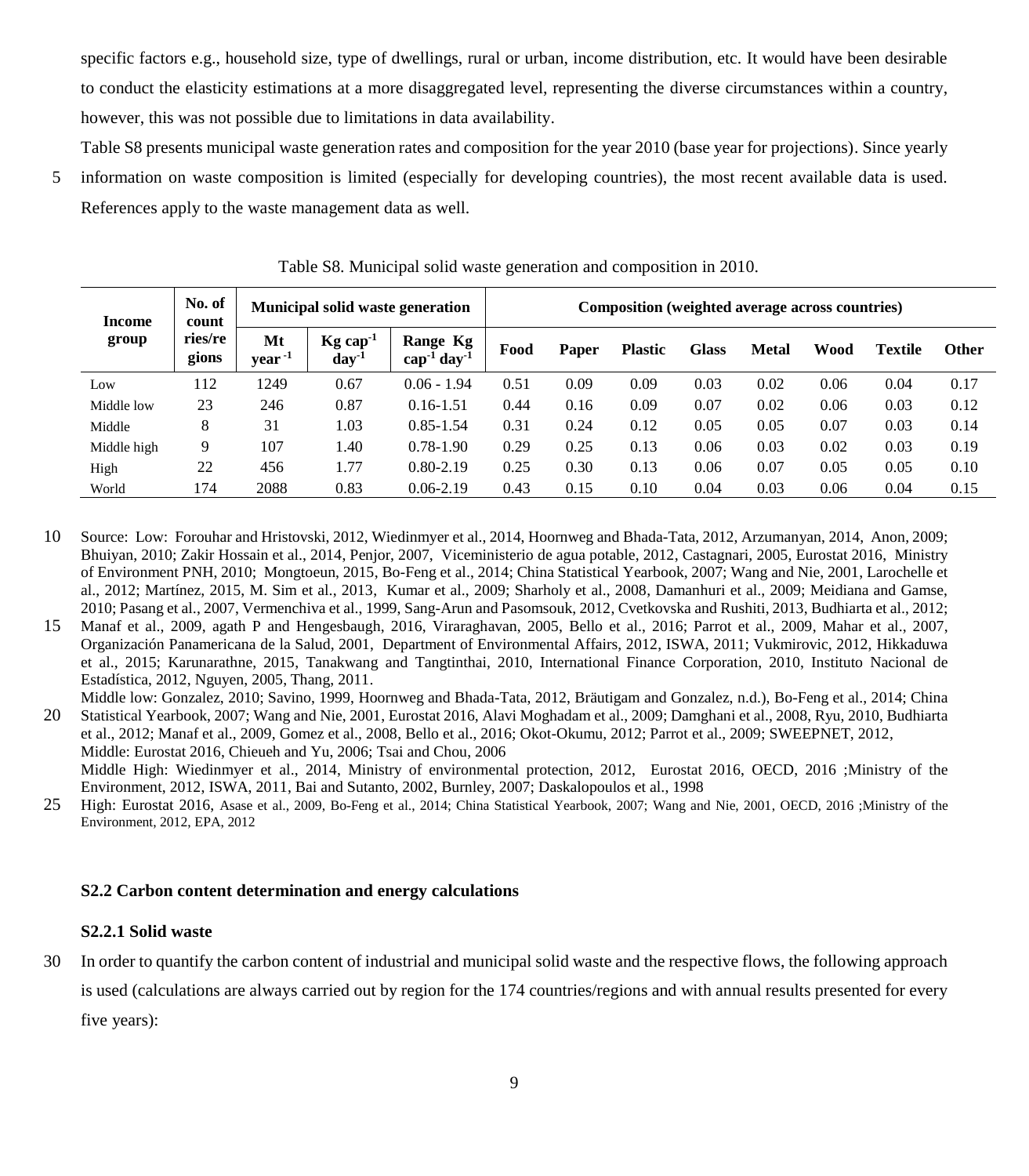- 1. Quantification of DOC and FC in municipal and industrial solid waste using IPCC default values for DOC and FC (IPCC, 2006, Volume 5, Chapter 2).
- 2. Identification by country/region of the application rate of current (and future) waste management technologies/systems (EUROSTAT 2016, OECD 2016, UNFCCC CRF Tables 2016 and documents referenced in 5 Table S8 supplement material). This study distinguishes various management options for each of the solid waste fractions. Description of each of the options can be found in Table S8. The assessment of the carbon flows is then carried out applying Eq. (S1). and Eq. (S2):

$$
DOC_{m,s;j} = W_{s,j} * DMC_{s,j} * DOCd_{s,j} * Appl_{m,s,j} * 0.01 \qquad Eq. (S1) \qquad ; \qquad FC_{m,s;j} = W_{s,j} * FCC_{s,j} * Appl_{m,s,j} * 0.01 \qquad Eq. (S2)
$$

10

Where:  $\textrm{DOC}_{\textrm{m},\textrm{s},j}/\,\textrm{FC}_{\textrm{m},\textrm{s},j}$  is the amount of Degradable Organic Carbon (DOC)/ Fossil Carbon (FC) in dry waste type j in sector s (municipal/industrial) going to a specific treatment  $m$ ;  $W_{s,j}$  is the amount of waste type j generated in sector s (municipal/industrial); DMC<sub>s,j</sub> is the Dry Matter Content (DMC) in % of wet waste j generated in sector s (municipal/industrial); DOCd<sub>s,j</sub> is the DOC in % of dry waste j generated in sector s (municipal/industrial);  $FCC_{s,j}$  is the 15 fraction of Fossil Carbon in % of Total Carbon in waste j generated in sector s (municipal/industrial) and Appl<sub>m,s,j</sub> is the application of the waste treatment option m to waste type j generated in sector s (municipal/industrial).

3. Estimation of energy recovery from municipal and industrial solid waste: This study identifies anaerobic digestion, landfill with gas recovery and use and waste incineration as the three main treatment technologies to convert waste into a source of energy.

20

Anaerobic digestion: Biogas generation is calculated using Eq. (S3) from Höglund-Isaksson, 2015 and Eq. (S4) :

$$
BCD = (TS * Y_{cd}) \quad \text{where} \quad TS = MaxM + \left(\frac{MaxM * 100}{80}\right) * 0.2 \quad Eq. (S3) \quad ; \qquad BSS = (S * Y_{o,m}) \quad Eq. (S4)
$$

25 Where: BCD is biogas from co-digestion; TS is total substrate;  $Y_{cd}$  is the biogas yield of co-digestion when 80% manure -20% organic waste ; MaxM is the maximum manure available for co-digestion; BSS is the biogas single substrate; S is the substrate and ;  $Y_{o,m}$  is the biogas yield when digestion only organic waste or only manure.

Landfill: Landfill gas generation is accounted for with a lag of 10 years for fast degrading organic waste and 20 years for slow

30 degrading waste. Landfill gas generation is calculated using Eq. (S5) based on (IPCC, 2006, Volume 5, Chapter 2 and Chapter 3):

$$
LG = ((DOC_{s,j} * 0.77 * F * 16/12) + (DOC_{m,s,j} * 0.77 * F * 44/12))*0.60 * 1/1.132 \t Eq. (S5)
$$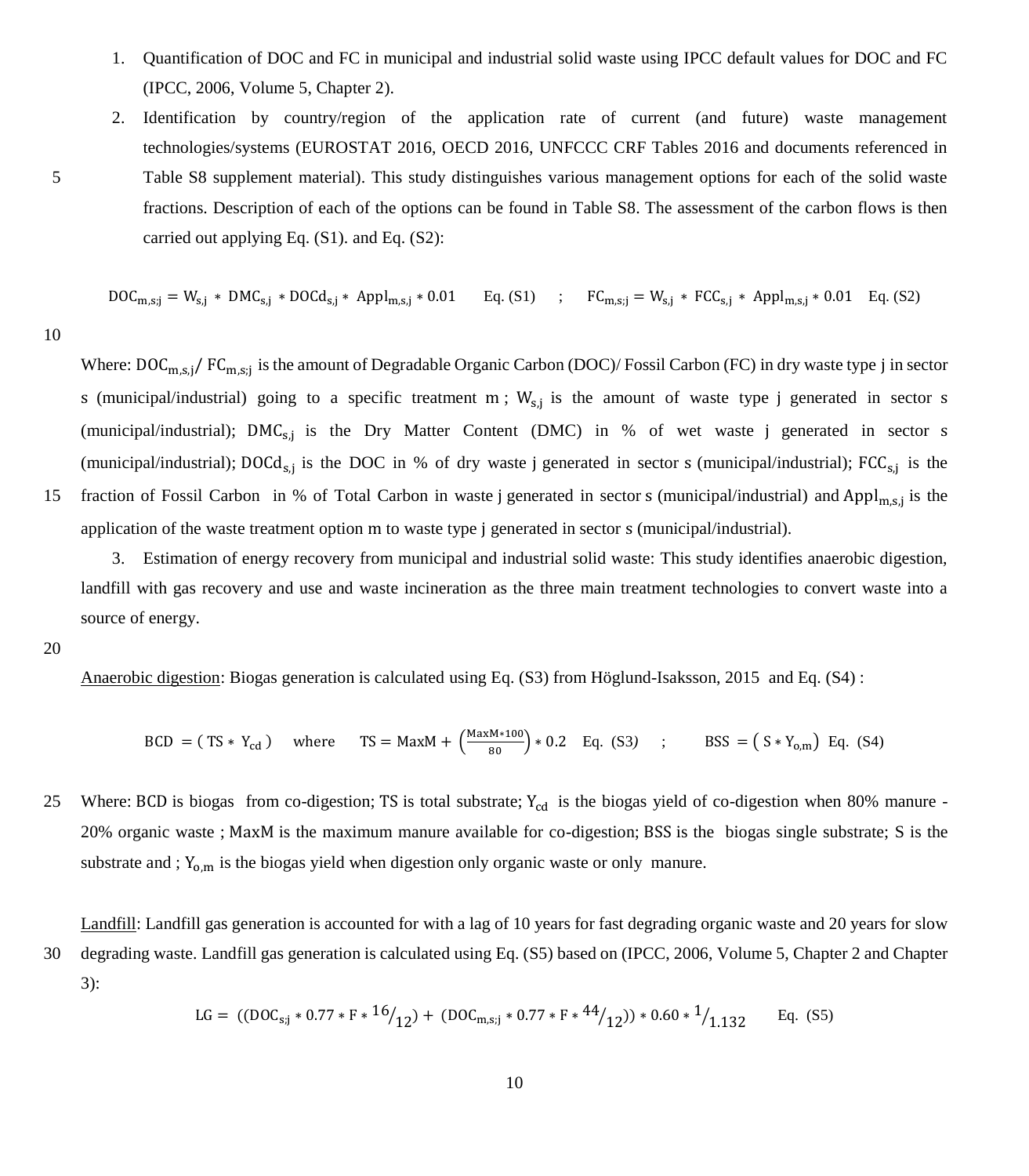Where: LG is landfill gas;  $DOC_{s,j}$  is the amount of Degradable Organic Carbon (DOC) in dry waste type j in sector s (municipal/industrial) going to landfills with gas recovery; 0.77 is the maximum carbon conversion; F is the fraction of CH4 - CO<sub>2</sub> in generated landfill gas (0.50);  $16/12$  is the molecular weight ratio CH<sub>4</sub>/C;  $44/12$  is the molecular weight ratio CO<sub>2</sub>/C; 0.60 is the gas collection efficiency rate and  $1.132$  kg m<sup>-3</sup> is the biogas density.

5

Incineration: Energy from incineration is calculated using the Low Heating Value (LHV) of each of the waste fractions. LHV represents the usable heat released from waste and varies according to waste type (Demirbas, 2004). Energy from incineration is calculated using Eq. (S6).

$$
EI = W_{s,j} * LHV_j
$$
 Eq. (S6)

10

Where: EI is energy gained from incineration;  $W_{s,j}$  is the amount of waste type j generated in sector s (municipal/industrial) going to incineration with energy recovery (municipal/industrial) and LHV<sup>j</sup> is the low heating value of waste typej.

[Table S9](#page-12-0) presents the different management options implemented for each waste type.

15

25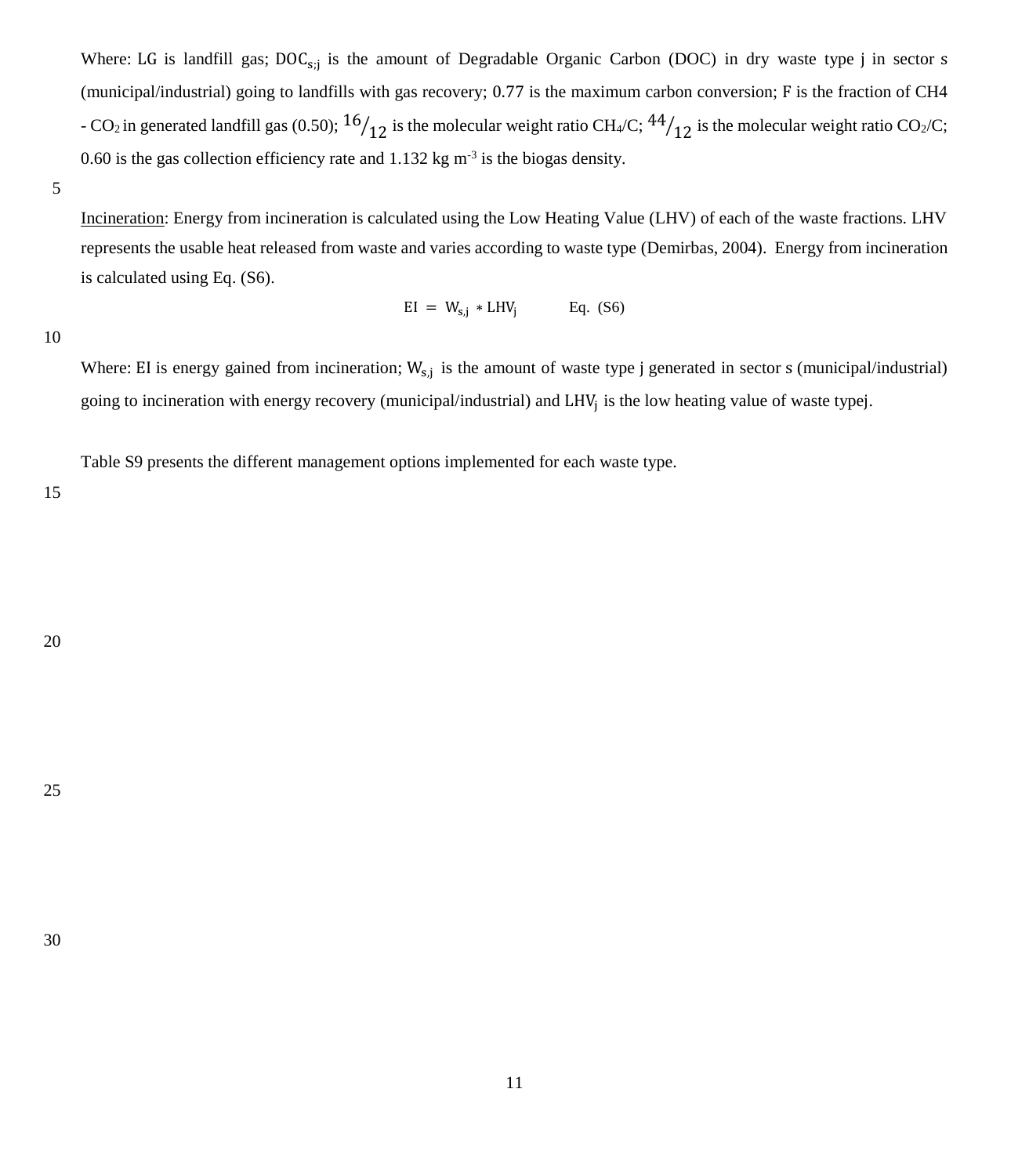<span id="page-12-0"></span>

|                                                                         | Municipal solid waste |              |              |             |             |             |                |             | Industrial solid waste |                          |               |                |      |
|-------------------------------------------------------------------------|-----------------------|--------------|--------------|-------------|-------------|-------------|----------------|-------------|------------------------|--------------------------|---------------|----------------|------|
| Solid waste management technology                                       | Food                  | <b>Glass</b> | <b>Metal</b> | Other       | Paper       | Plastic     | <b>Textile</b> | <b>Wood</b> | Food                   | <b>Pulp</b> and<br>paper | <b>Rubber</b> | <b>Textile</b> | Wood |
| Open burned                                                             | X                     |              |              | X           | X           | $\mathbf X$ | X              | $\mathbf X$ | $\mathbf X$            | $\mathbf X$              | $\mathbf X$   | $\mathbf X$    | X    |
| Scattered and/or disposed to water-courses                              | X                     | X            | X            | X           | X           | X           | X              | X           | X                      | $\mathbf X$              | X             | X              | X    |
| Unmanaged solid waste disposal site - low humidity<br>$-<$ 5m deep      | X                     |              |              | $\mathbf X$ | X           |             | $\mathbf X$    | $\mathbf X$ | $\mathbf X$            | $\mathbf X$              |               | X              | X    |
| Unmanaged solid waste disposal site - high<br>humidity $-$ > 5m deep    | X                     |              |              | X           | X           |             | X              | $\mathbf X$ | X                      | $\mathbf X$              |               | X              | Χ    |
| Compacted landfill                                                      | X                     | X            | $\mathbf X$  | $\mathbf X$ | X           | $\mathbf X$ | X              | $\mathbf X$ | $\mathbf X$            | $\mathbf X$              | $\mathbf X$   | X              | X    |
| <b>Covered landfill</b>                                                 | $\mathbf X$           |              |              | X           | X           |             | $\mathbf X$    | $\mathbf X$ | X                      | $\mathbf X$              |               | X              | X    |
| Landfill gas recovery and flaring                                       | X                     |              |              | X           | X           |             | $\mathbf X$    | X           | X                      | $\mathbf X$              |               | X              | X    |
| Landfill gas recovery and used                                          | X                     |              |              | X           | X           |             | $\mathbf X$    | $\mathbf X$ | $\mathbf X$            | $\mathbf X$              |               | X              | X    |
| Low quality burning of waste                                            | X                     |              |              | $\mathbf X$ | $\mathbf X$ | $\mathbf X$ | $\mathbf X$    | X           | X                      | $\mathbf X$              | $\mathbf X$   | X              | X    |
| Incineration (poor air quality controls)                                | X                     |              |              | X           | X           | X           | X              | X           | X                      | $\mathbf X$              | X             | X              | X    |
| Incineration (high quality air pollution controls -<br>energy recovery) | $\mathbf X$           |              |              | X           | X           | $\mathbf X$ | $\mathbf X$    | X           | $\mathbf X$            | $\mathbf X$              | $\mathbf X$   | $\mathbf X$    | Χ    |
| <b>Anaerobic digestion</b>                                              | $\mathbf X$           |              |              |             |             |             |                |             | $\mathbf X$            |                          |               |                |      |
| Composting                                                              | $\mathbf X$           |              |              |             |             |             |                |             | X                      |                          |               |                |      |
| Recycling                                                               |                       | X            | $\mathbf X$  |             | X           | X           | X              | X           |                        |                          |               |                | X    |

#### Table S9. Solid waste management technologies

## **S2.2.2 Wastewater**

In order to quantify the organic content in industrial and municipal wastewater and its respective flows, the following approach

- 5 is used (calculations are carried out by country/region and year):
	- 1. Quantification of BOD in untreated domestic wastewater and COD in untreated industrial wastewater using the IPCC method (based on IPCC, 2006, Volume 5, Chapter 6, Equation 6.4 and Equation 6.6 ).
- 2. Identification by country/region of the application rate of current (and future) use of wastewater management technologies/systems (EUROSTAT 2016, OECD 2016, UNFCCC CRF Tables 2016 and some official national 10 documents). This study distinguishes various wastewater management options for each of the two wastewater types. A description of each option can be found in Table S10. The assessment of the organic material flows is then carried

$$
COD = WW_1 * P_1 * COD_1 * Appl_{m,i} * 0.01 \qquad Eq. (S7) \qquad ; \quad BOD = POP_1 * BOD_1 * Appl_{m,i} * 0.01 \qquad Eq. (S8)
$$

out applying Eq. (S7) and Eq. (S8) based on Höglund-Isaksson et al., 2015

15

Where: COD is Chemical Oxygen Demand (organic degradable material) in industrial wastewater; WW<sub>i</sub> is the amount of wastewater generated per tonne of product in industrial sector i;  $P_i$  is amount of production product in sector i;  $COD_i$  is total organic degradable material content in the wastewater measured as COD in industrial sectors i, BOD is Biochemical Oxygen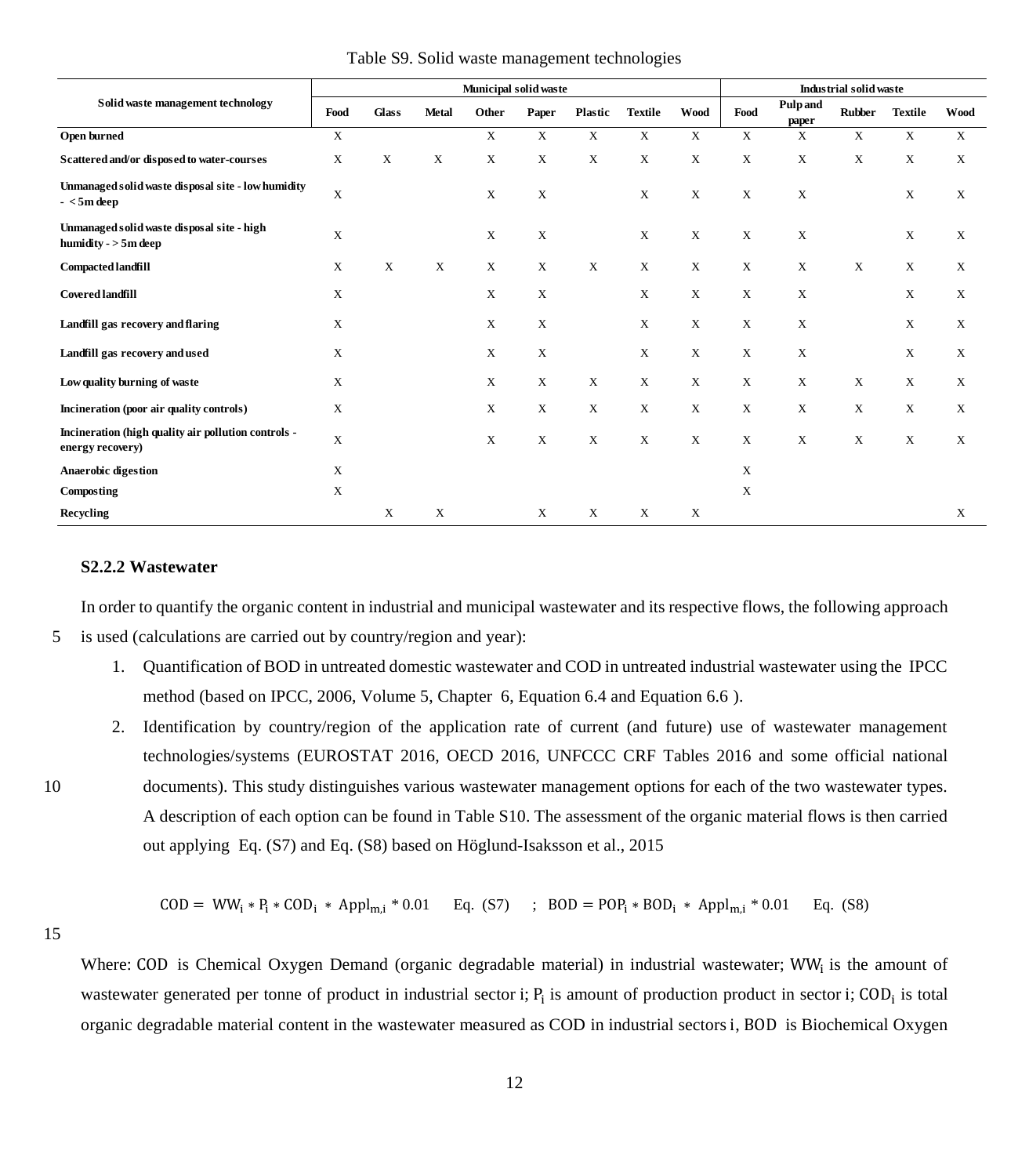Demand (organic degradable material) in domestic wastewater; POP<sub>i</sub> is population; BOD<sub>i</sub> is per capita BOD (default values used from IPCC, 2006, Volume 5, Chapter 6, Table 6.4) and  $Appl_{m,s,j}$  is the application of the wastewater treatment option m to treat domestic/industrial wastewater.

3. Estimation of the energy potential from domestic and industrial anaerobic wastewater with gas recovery. Volumes of

5 biogas from industrial and domestic wastewater treatment are calculated by applying Eq. (S9)

BWWI (BWWD) = COD(BOD) ∗ Applat ∗ 0.01 ∗ (1 − Reffpt ) ∗ Reffat ∗ FCOD (FBOD ) ∗ TCF ∗ (1 − f) ∗ Y Eq. (S9)

Where: BWWI is biogas generation from industrial/*BWWD* domestic wastewater treatment; COD is Chemical Oxygen 10 Demand , *BOD* is Biochemical Oxygen Demand in domestic wastewater; Appl<sub>at</sub> is the application in % of the anaerobic wastewater treatment to industrial/domestic sector i; Reff $_{\text{nt}}$  is the COD/BOD removal efficiency primary treatment (before anaerobic treatment a primary removal of floating and settleable material is needed (Cakir and Stenstrom, 2005)); Reff<sub>at</sub> is the COD/BOD removal efficiency anaerobic treatment;  $F_{\text{COD}}$  is the maximum CH<sub>4</sub> production capacity per Kg COD;  $F_{\text{BOD}}$ is the maximum CH<sup>4</sup> production capacity per Kg BOD, TCF is temperature correction factor (just for domestic wastewater) 15 (see Höglund-Isaksson et al., 2015. Section 3.4.2) f is the rate of CH<sup>4</sup> solubility (depends on wastewater temperature (Liu et

- al., 2014) and  $Y = 0.35$  m<sup>3</sup> is the biogas yield per Kg COD removed, 0.84 m<sup>3</sup> is the biogas yield per Kg BOD removed. One of the challenges of wastewater treatment is the removal of nitrogen and phosphorus to avoid eutrophication of the water bodies. For that purpose, around 35% of the COD in wastewater is needed for biological nitrogen removal (Hu et al., 2011) and hence unavailable for biogas generation. Therefore, an additional estimation of biogas generation representing the balance
- 20 between COD and nitrogen removal is also carried out. To compensate for the 35% of COD needed for the removal of nitrogen, estimations of biogas generation assuming that the primary sludge is anaerobically digested and partially converted into biogas is also performed for the MFR scenarios. This process is represented in Eq (S10) where  $(1 - Ref<sub>pt</sub>)$  representing the removal efficiency (35%) of primary treatment is removed and a factor representing the 35% COD demanded for nitrogen removal is added  $(1 - COD<sub>N</sub>)$ . However, this process does not add benefits in terms of biogas generation since the effect of adding the
- 25 COD of primary sludge is cancelled by the COD demanded for nitrogen removal.

BWWI (BWWD) =  $COD(BOD) * Appl_{at} * 0.01 * Ref_{at} * (1 - COD_N) * F_{COD} (F_{BOD}) * TCF * (1 - f) * Y Eq.$  (S10)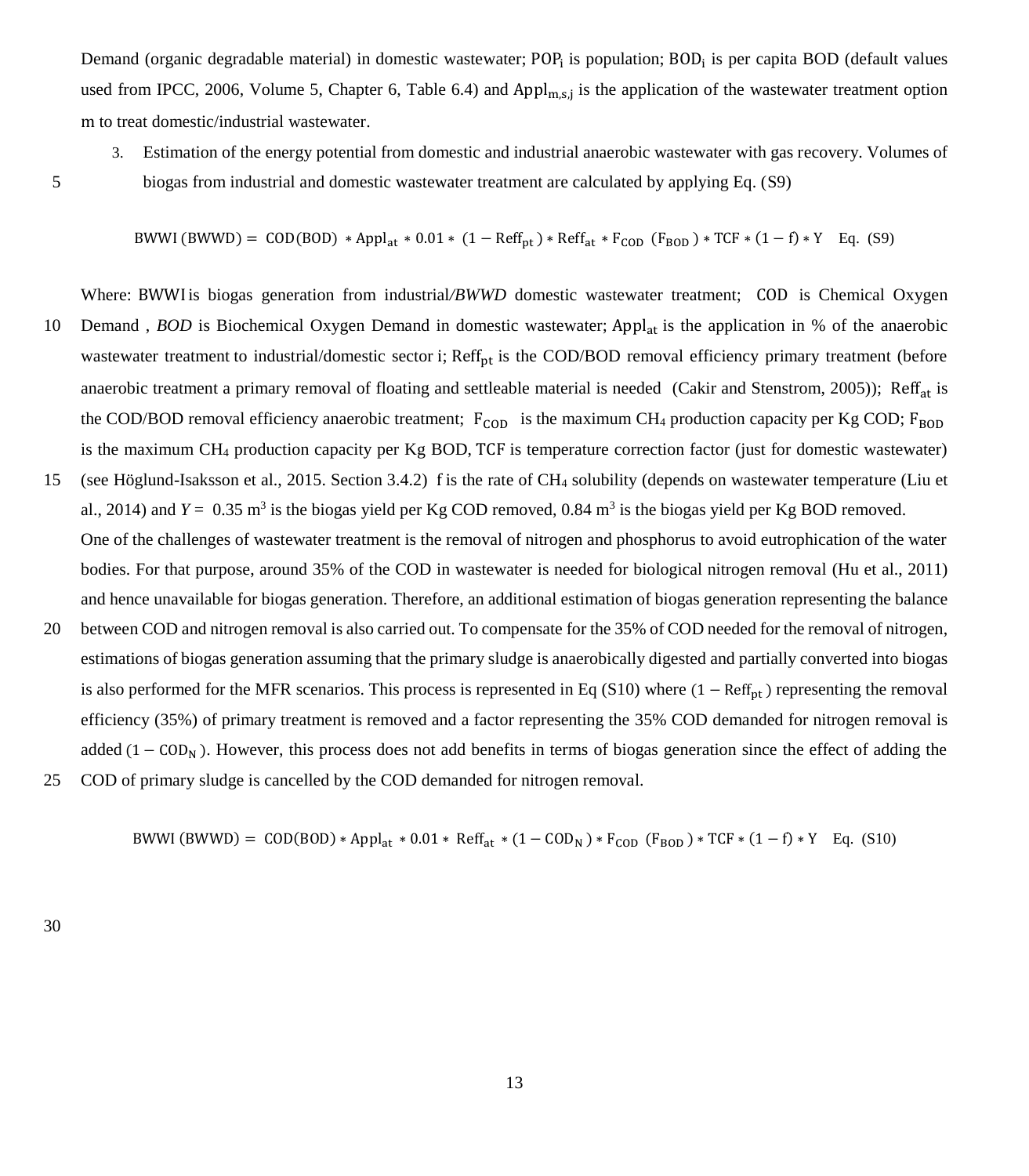|                                                                          |                    | Domestic wastewater              | Industrial was tewater             |                                  |   |                                    |  |
|--------------------------------------------------------------------------|--------------------|----------------------------------|------------------------------------|----------------------------------|---|------------------------------------|--|
| <b>Wastewater treatment</b><br>technology                                | <b>Uncollected</b> | <b>Centralized</b><br>collection | <b>Decentralized</b><br>collection | <b>Pulp and</b><br>Food<br>paper |   | Other<br>manufacturing<br>industry |  |
| <b>Uncollected</b>                                                       | X                  | X                                | X                                  | X                                | X | X                                  |  |
| <b>Collected but untreated</b>                                           |                    | X                                | $\mathbf{x}$                       | X                                | X | X                                  |  |
| <b>Primary treatment</b>                                                 |                    | X                                |                                    | X                                | X | X                                  |  |
| <b>Aerobic treatment</b>                                                 |                    | X                                |                                    | X                                | X | X                                  |  |
| Anaerobic secondary and/or<br>tertiary treatment without gas<br>recovery |                    | X                                |                                    | X                                | X | X                                  |  |
| Anaerobic secondary and/or<br>tertiary treatment with gas<br>recovery    |                    | X                                |                                    | X                                | X | X                                  |  |
| <b>Latrine/Septic tank</b>                                               |                    |                                  | X                                  |                                  |   |                                    |  |

#### Table S10. Wastewater treatment technologies

#### 5

#### **S2.3 Waste and wastewater management scenarios**

Description of the measures adopted in the different scenarios are presented below. Each scenario builds on the one before:

- CLE 'current legislation': The scenario assumes efficient implementation of the existing waste/wastewater legislation. In 10 countries/regions where no waste legislation exists -CLE- represents the current waste management situation.
	- MFR 'maximum technically feasible phase-in of waste and wastewater management': A scenario that assumes the implementation of the 'best available technology' to improve waste and wastewater management systems without regarding costs but considering constrains that could limit the applicability of certain technologies and assumes a phase-out of waste going to landfills, being dumped or openly burnt. Waste flows are redirected to recycling, treatment with energy recovery,
- 

15 or controlled incineration with energy recovery. The maximum recycling potential of waste streams are applied as follow: 90% of municipal paper and textile waste recycled by 2030 – 80% of municipal plastic and wood waste recycled by 2030. 100% incineration of industrial solid waste by 2030, 100% of food waste treated in anaerobic digesters with biogas recovery by 2050 and 100% of collected industrial and domestic wastewater treated in anaerobic processes by 2050.

 MFR + PCY + PLA 'maximum technically feasible phase-in of waste and wastewater management' + 'policy 20 implementation + 'plastic incineration': The scenario adopts the MFR + policies for reducing the generation of food and plastic municipal solid waste + maintains current municipal plastic waste recycling rates and sends excess plastics to incineration for energy recovery to represent the current recycling market plastic situation. The policies are assumed to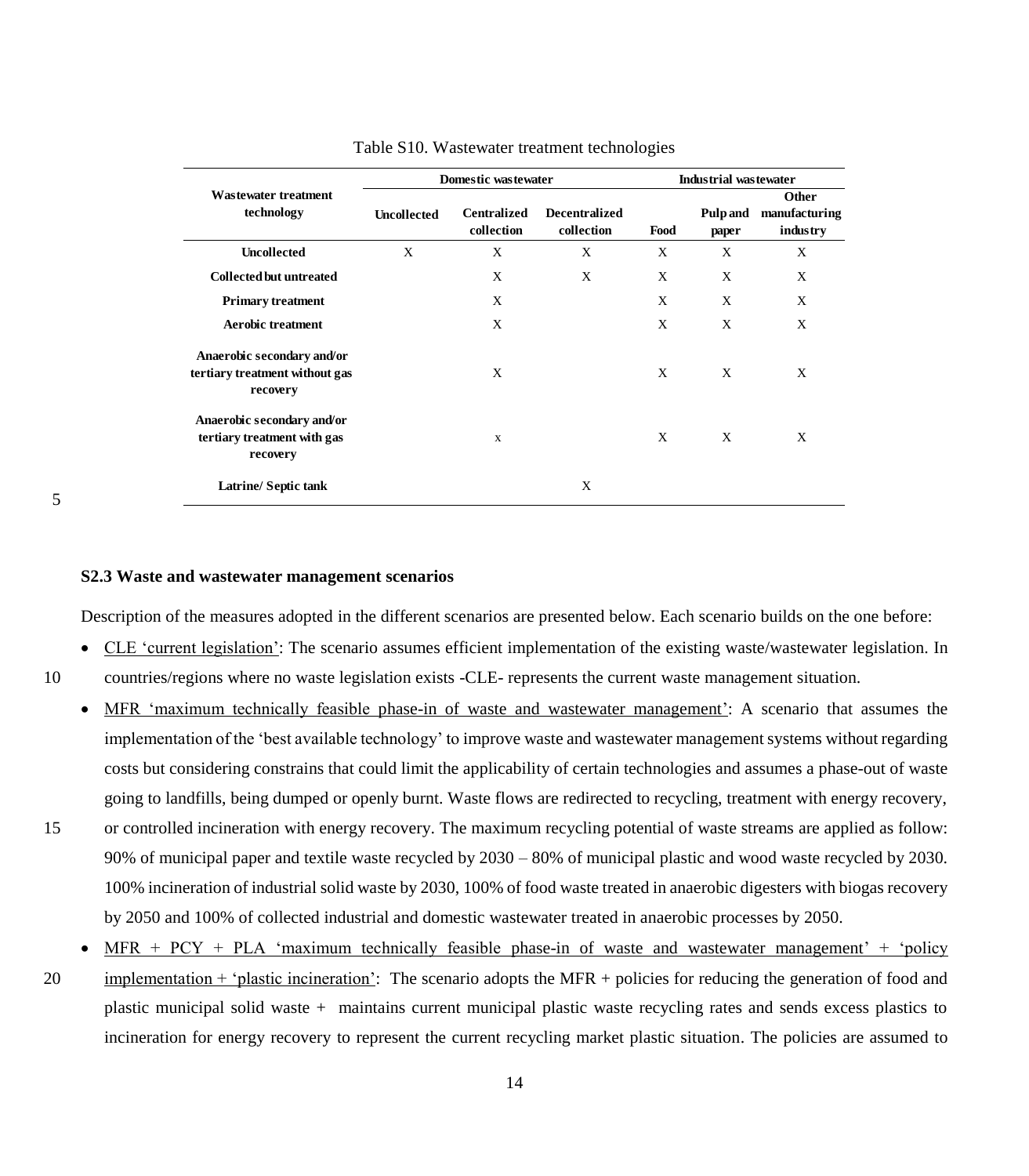reach a maximum municipal food waste rate reduction of 50% by the year 2030 based on Lipinski et al., 2013 and based on the target adopted by the United Nations Assembly in 2015 of halving per capita food waste at the retail and consumer level as a part of the 2030 Sustainable Development Goals and a maximum municipal plastic waste rate reduction of 50% by the year 2030 as a part of the 2030 Sustainable Development Goals.

- 5 MFR + PCY + REC 'maximum technically feasible phase-in of waste and wastewater management' + 'policy implementation' + 'maximum recycling capacity': This scenario adopts the MFR +  $PCY$  + reaches the maximum possible recycling capacity for all waste streams (including plastic). For wastewater, the scenario includes a capacity to increase the collection (reaching 100%) and treatment of wastewater in urban areas.
- $\bullet$  MFR + PCY + REC + IMP 'maximum technically feasible phase-in of waste/wastewater management' + 'policy 10 implementation' + 'maximum recycling capacity' + 'technology efficiency improvement': This scenario adopts the MFR
- + PCY+ REC + technological development to increase biogas yield formation and to reduce losses during the treatment processes for both solid waste and wastewater. Improvements include e.g. adding accelerants (biological or chemical) to improve the metabolic conditions for microorganism growth and therefore biogas formation (Mao et al., 2015), recovery of the dissolved methane in wastewater, improvement of the biogas recovery rates. For incineration, improvements include 15 an increase of the Low Heating Value (LHV), increase in the efficiency of input/air flow and reduction of energy losses

during the process.

#### **S2.4 Limitations and uncertainty of the waste and wastewater management scenarios**

In this study, anaerobic digestion of waste and anaerobic wastewater treatment are analysed independent of the type of anaerobic reactor e.g. Anaerobic Sludge Blanket (UASB), CSTR and Anaerobic filter (AF-Fixed film) (Barber and Stuckey,

- 20 1999). Different reactors involve different flow modes, retention times and organic load rates, which are all factors that affect the efficiency of biogas formation (Mao et al., 2015). Furthermore, default IPCC values for biogas rate formation under average normal operating conditions are used to estimate biogas generation. However, it is well known that the microbial community is extremely sensitive and if not properly managed the process would be affected resulting in reduced biogas production (Munk Bernhard et al., 2010).
- 25 Regarding incineration and waste heating values a similar situation to the anaerobic treatment is present; incineration is treated as a general technology independent of the type of incinerator. In addition, although a specific Low Heating Value (LHV) is used for each waste fraction, the variability between regions/countries was not taken into account due to a lack of regional data. In general, the scenarios presented do not take into account the losses of substrates during transport and handling, which may result in a lower substrate input actually going into the treatment facilities.
- 30 Given the global scope and the wide range of different types of input data going into estimations, it is unavoidable that a certain degree of uncertainty is present in the results. E.g., for developing countries, a lack of country-specific data on quantities of waste and wastewater, implemented treatment modes, and current energy/biogas recovery rates, has been bridged by using default assumptions adapted from neighbouring countries or regions.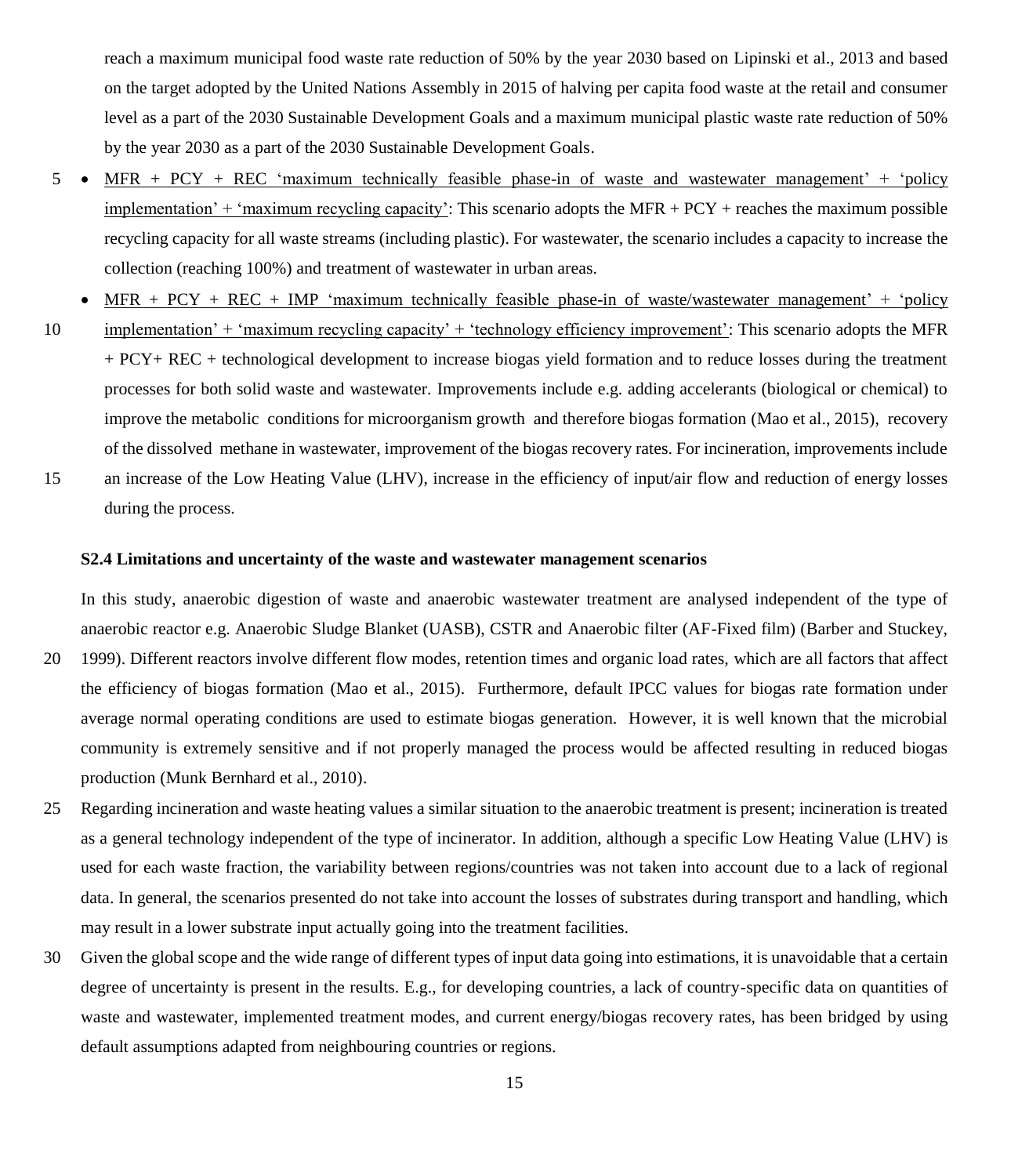# **3 Results by major world regions**

## **3.1 Carbon content and flows in solid waste**



5 Fig. S2. Carbon flows – solid waste by region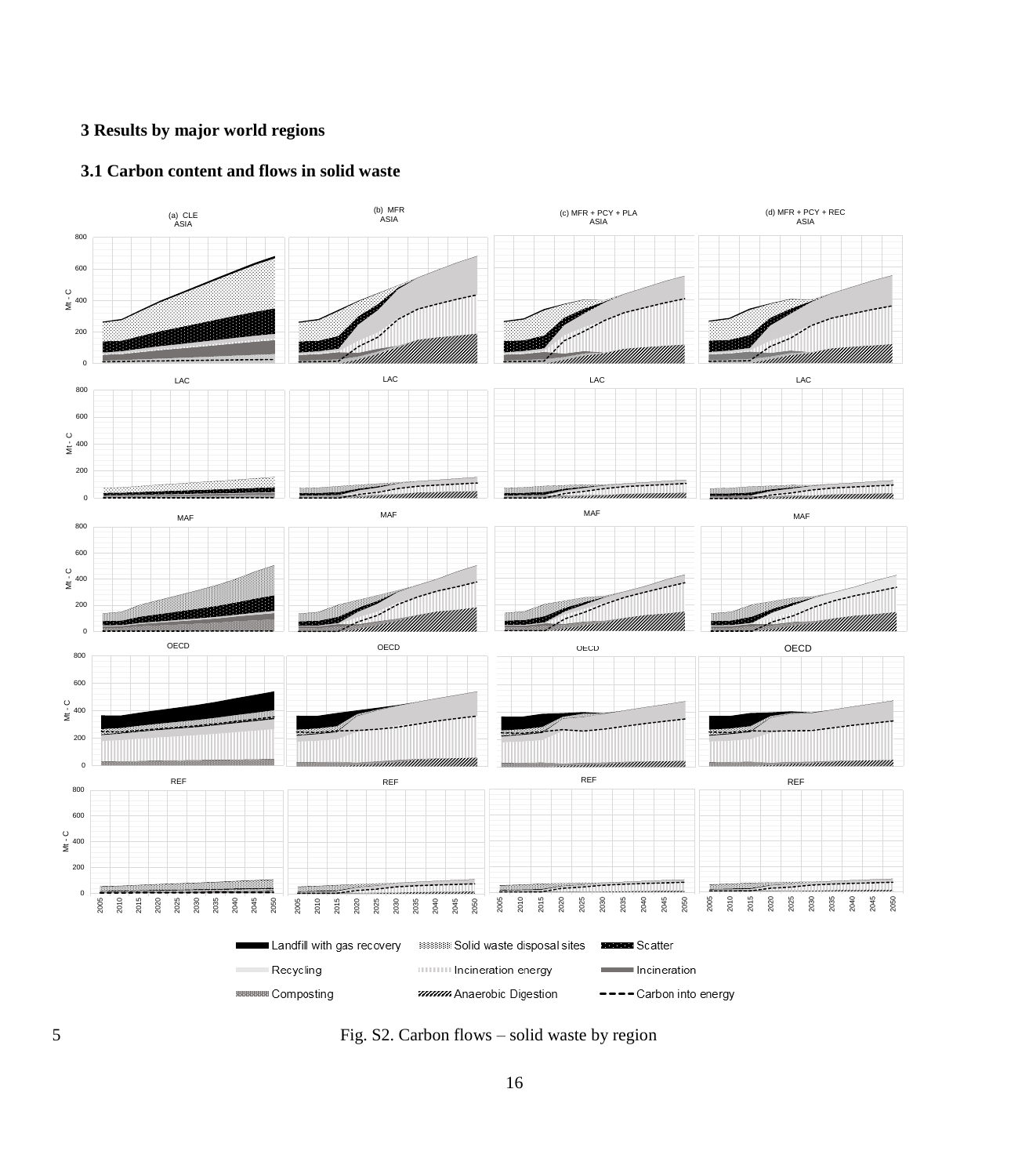## **3.2 BOD and COD flows in wastewater**



Fig. S3. BOD and COD flows by region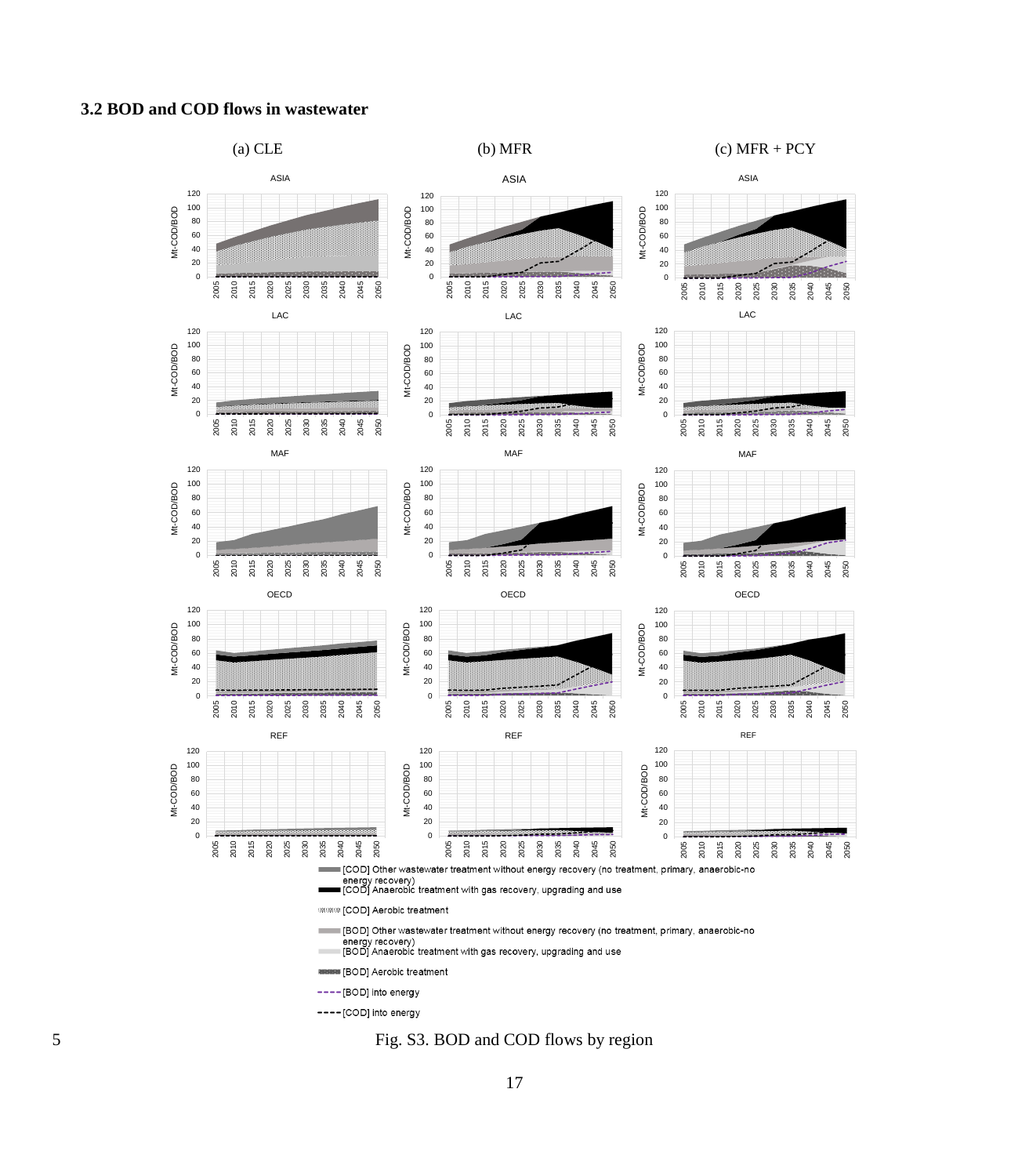# **3.3 Maximum energy potential from waste and wastewater**



Fig. S4. Maximum energy potential from waste and wastewater by region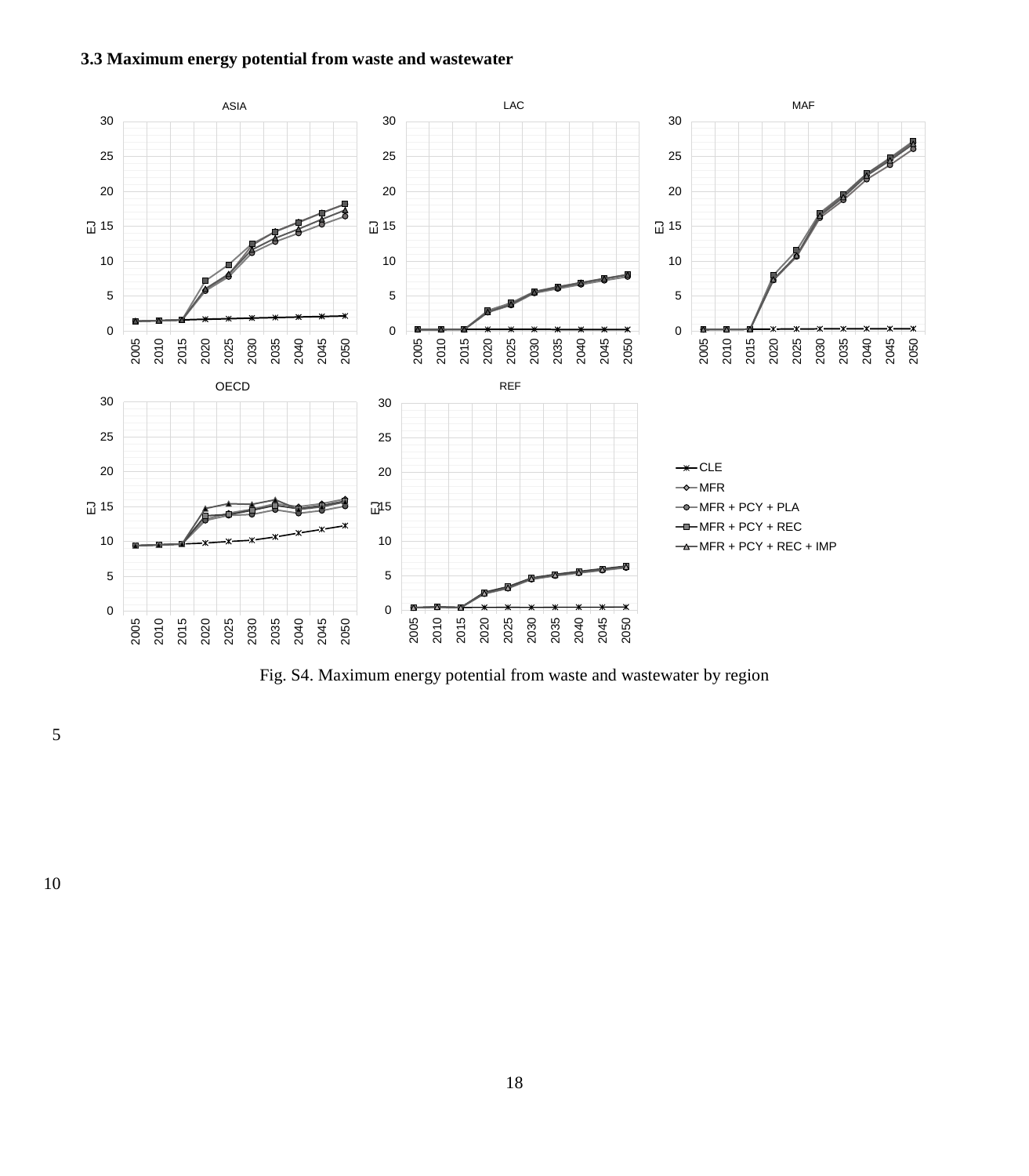## **References**

Alavi Moghadam, M. R., Mokhtarani, N. and Mokhtarani, B.: Municipal solid waste management in Rasht City, Iran, Waste Management, 29(1), 485–489, doi:10.1016/j.wasman.2008.02.029, 2009.

Anon: Waste data base of Bangladesh, 2009.

5 Arzumanyan, G.: Municipal Solid Waste Management in Armenia. Current Trends and Steps Forward, Lund University, Sweeden., 2014.

Asase, M., Yanful, E. K., Mensah, M., Stanford, J. and Amponsah, S.: Comparison of municipal solid waste management systems in Canada and Ghana: A case study of the cities of London, Ontario, and Kumasi, Ghana, Waste Management, 29(10), 2779–2786, doi:10.1016/j.wasman.2009.06.019, 2009.

10 Bai, R. and Sutanto, M.: The practice and challenges of solid waste management in Singapore, Waste Management, 22(5), 557–567, doi:10.1016/S0956-053X(02)00014-4, 2002.

Barber, W. P. and Stuckey, D. C.: The use of the anaerobic baffled reactor (ABR) for wastewater treatment: a review, Water Research, 33(7), 1559–1578, doi:10.1016/S0043-1354(98)00371-6, 1999.

Bello, I., Norshafiq bin Ismail, M. and Kabbashi, N.: Solid Waste Management in Africa: A Review., 2016.

15 Bhuiyan, S. H.: A crisis in governance: Urban solid waste management in Bangladesh, Habitat International, 34(1), 125–133, doi:10.1016/j.habitatint.2009.08.002, 2010.

Bo-Feng, C., Jian-Guo, L., Qing-Xian, G., Xiao-Qin, N., Dong, C., Lan-Cui, L., Ying, Z. and Zhan-Sheng, Z.: Estimation of Methane Emissions from Municipal Solid Waste Landfills in China Based on Point Emission Sources, Advances in Climate Change Research, 5(2), 81–91, doi:10.3724/SP.J.1248.2014.081, 2014.

20 Bräutigam, K.-R. and Gonzalez, T.: Evaluation of Municipal Solid Waste Management in Santiago de Chile Regarding Sustainability, n.d.

Budhiarta, I., Siwar, C. and Basri, H.: Current status of municipal solid waste generation in Malaysia, International Journal of Advanced Science Engineering Information Technology, 2(2088–5334), 2012.

Burnley, S. J.: A review of municipal solid waste composition in the United Kingdom, Waste Management, 27(10), 1274– 25 1285, doi:10.1016/j.wasman.2006.06.018, 2007.

Cakir, F. Y. and Stenstrom, M. K.: Greenhouse gas production: A comparison between aerobic and anaerobic wastewater treatment technology, Water Research, 39(17), 4197–4203, doi:10.1016/j.watres.2005.07.042, 2005.

Castagnari, E.: Municipal Solid Waste in Brazil: Conditions, Problems and Solutions, 2005.

Chieueh, P.-T. and Yu, Y.-H.: Assessment on the solid waste management information system in Taiwan., Journal 30 environmental engineering landscape management, 16(6), 427–433, 2006.

China Statistical Yearbook: China Statistical Yearbook 2001-2007, 2007.

Consonni, S. and Viganò, F.: Material and energy recovery in integrated waste management systems: The potential for energy recovery, Waste Management, 31(9), 2074–2084, doi:10.1016/j.wasman.2011.05.013, 2011.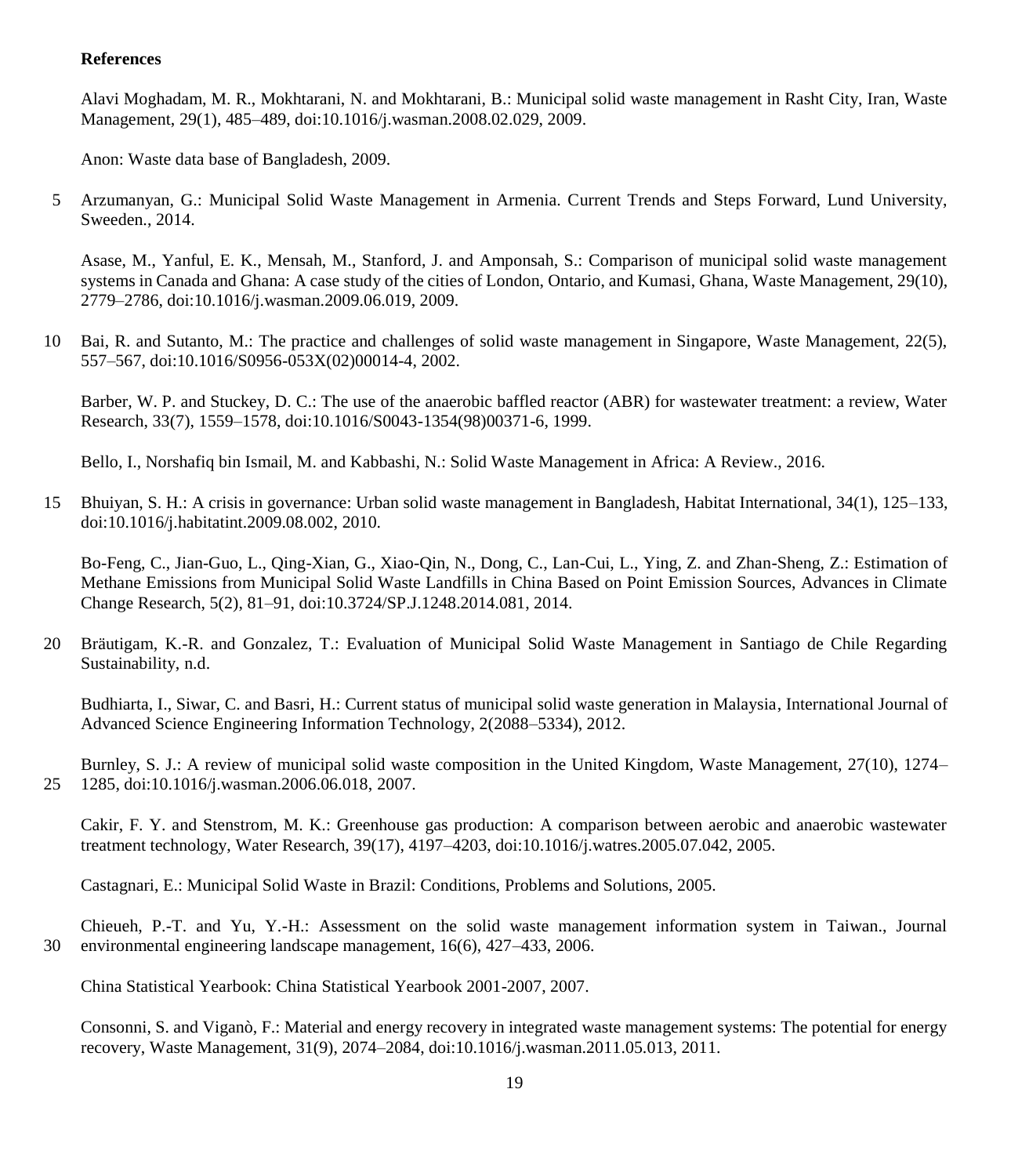Cvetkovska, M. and Rushiti, A.: Municipal waste management in the Former Yugoslav Republic of Macedonia, European Environment Agency., 2013.

Damanhuri, E., Wahyu, I. M., Ramang, R. and Padmi, T.: Evaluation of municipal solid waste flow in the Bandung metropolitan area, Indonesia, Journal of Material Cycles and Waste Management, 11(3), 270–276, doi:10.1007/s10163-009- 5 0241-9, 2009.

Damghani, A. M., Savarypour, G., Zand, E. and Deihimfard, R.: Municipal solid waste management in Tehran: Current practices, opportunities and challenges, Waste Management, 28(5), 929–934, doi:10.1016/j.wasman.2007.06.010, 2008.

Daskalopoulos, E., Badr, O. and Probert, S. D.: Municipal solid waste: a prediction methodology for the generation rate and composition in the European Union countries and the United States of America, Resources, Conservation and Recycling, 24(2), 10 155–166, doi:10.1016/S0921-3449(98)00032-9, 1998.

Demirbas, A.: Combustion characteristics of different biomass fuels, Progress in Energy and Combustion Science, 30(2), 219– 230, doi:10.1016/j.pecs.2003.10.004, 2004.

Demirbas, A., Edris, G. and Alalayah, W. M.: Sludge production from municipal wastewater treatment in sewage treatment plant, Energy Sources, Part A: Recovery, Utilization, and Environmental Effects, 39(10), 999–1006, 15 doi:10.1080/15567036.2017.1283551, 2017.

Department of Environmental Affairs: National waste information baseline report South Africa, 2012.

EUROSTAT database. [http://epp.eurostat.ec.europa.eu/,](http://epp.eurostat.ec.europa.eu/) European Commission, Brussels, 2016.

EUROSTAT database. [http://epp.eurostat.ec.europa.eu/,](http://epp.eurostat.ec.europa.eu/) European Commission, Brussels, 2017.

FAOSTAT: [http://faostat.fao.org,](http://faostat.fao.org/), Food and Agriculture Organization, Rome, 2016.

20 EPA: Municipal solid waste generation, recycling, and disposal in the United States: Facts and Figures for 2012, 2012.

Forouhar, A. and Hristovski, K. D.: Characterization of the municipal solid waste stream in Kabul, Afghanistan, Habitat International, 36(3), 406–413, doi:10.1016/j.habitatint.2011.12.024, 2012.

Gomez, G., Meneses, M., Ballinas, L. and Castells, F.: Characterization of urban solid waste in Chihuahua, Mexico, Waste Management, 28(12), 2465–2471, doi:10.1016/j.wasman.2007.10.023, 2008.

25 Gonzalez, G. L.: Residuos sólidos urbanos Argentina. tratamiento y disposición final situación actual alternativas futuras., 2010.

Hikkaduwa, H. ., Gunawardana, K. W., Halwatura, R. and Hyoung, Y.: Sustainable Approaches to the Municipal Solid Waste Management in Sri Lanka, SECM, andy, Sri Lanka., 2015.

Höglund-Isaksson, L: GAINS model review of potentials and cost for reducing methane emissions from EU agriculture, 30 IIASA, Laxenburg, Austria., 2015.

Höglund-Isaksson, L.: Global anthropogenic methane emissions 2005–2030: technical mitigation potentials and costs, Atmospheric Chemistry and Physics, 12(19), 9079–9096, 2012.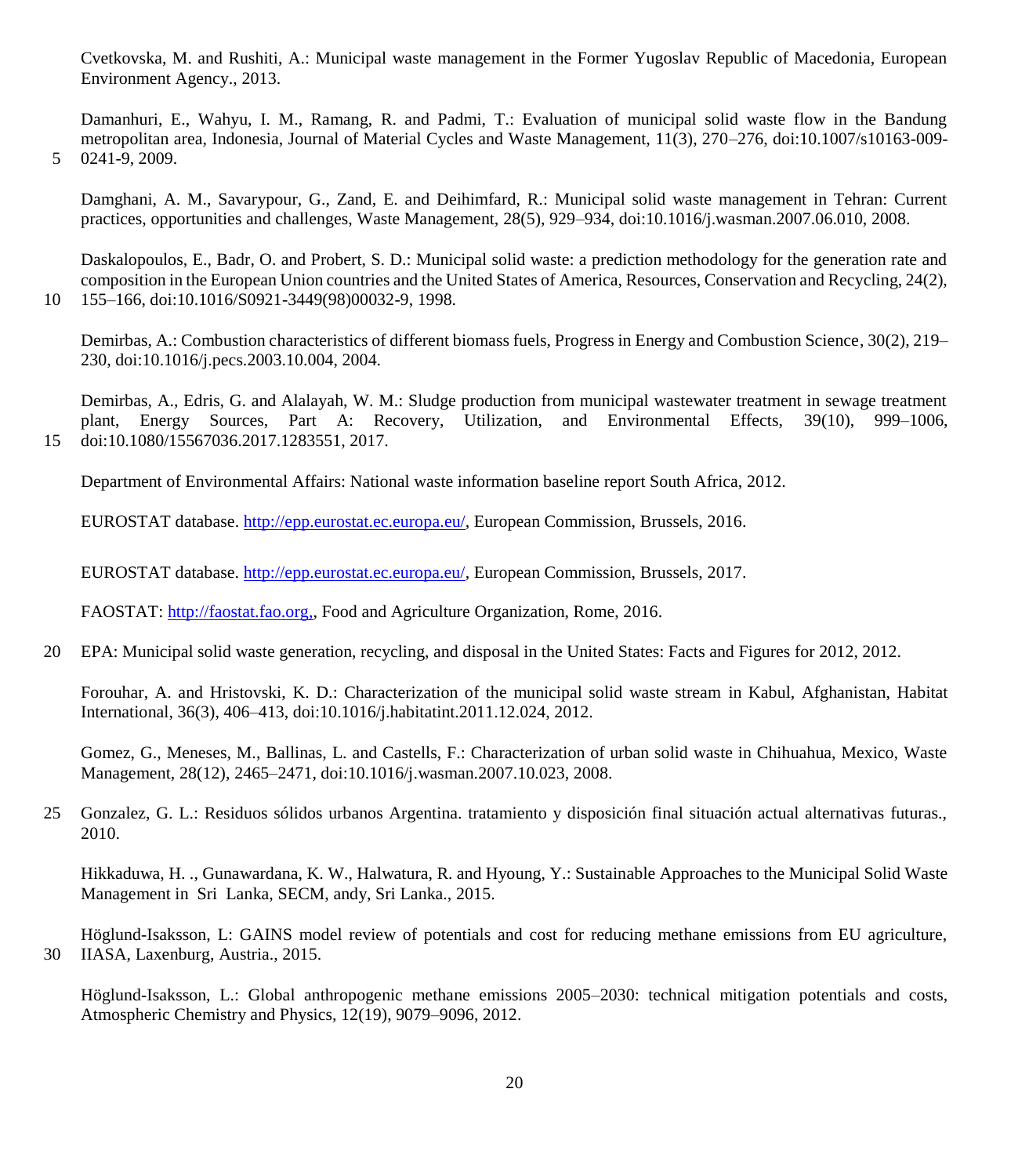Höglund-Isaksson, L., Winiwarter, W., Purohit, P. and Gómez-Sanabria: Non-CO2 greenhouse gas emissions, mitigation potentials and costs in the EU-28 from 2005 to 2050, 2015.

Hoornweg, D. and Bhada-Tata, P.: What a waste. A global review of solid waste management, Urban development series knowledge papers, The World Bank., 2012.

5 Hsiao, C.: Analysis of Panel Data, Cambrige University Press., New Yotk., 1986.

Hu, Z., Houweling, D. and Dold, P.: Biological nutrient removal in municipal wastewater treatment: new directions in sustainability, Journal of Environmental Engineering, 138(3), 307–317, 2011.

IEA: Economic sustainability of manure based centralized co-digestion, Bioenergy Task 37., 2014.

Instituto Nacional de Estadística: Generación y manejo de residuos y desechos sólidos en Venezuela, 2011 - 2012, 2012.

10 International Finance Corporation: Municipal Solid Waste Management: Opportunities for Ukraine. Summary of Key findings., 2010.

IPCC: IPCC Guidelines for National Greenhouse Gas Inventories 2006., 2006.

ISWA: State of the Nation Report. Landfilling Practices and Regulation in New Zealand., 2011.

Johnstone, N. and Labonne, J.: Generation of household solid waste in OECD countries: an empirical analysis using 15 macroeconomic data, Land Economics, 80(4), 529–538, 2004.

Karellas, S., Boukis, I. and Kontopoulos, G.: Development of an investment decision tool for biogas production from agricultural waste, Renewable and Sustainable Energy Reviews, 14(4), 1273–1282, doi:10.1016/j.rser.2009.12.002, 2010.

Karunarathne, L.: Municipal Solid Waste Management (MSWM) in Sri Lanka., 2015.

Kigozi, R., Aboyade, A. and MUZENDA, E.: Biogas Production Using the Organic Fraction of Municipal Solid Waste as 20 Feedstock., 2014.

Kumar, S., Bhattacharyya, J. K., Vaidya, A. N., Chakrabarti, T., Devotta, S. and Akolkar, A. B.: Assessment of the status of municipal solid waste management in metro cities, state capitals, class I cities, and class II towns in India: An insight, Waste Management, 29(2), 883–895, doi:10.1016/j.wasman.2008.04.011, 2009.

Larochelle, L., Turner, M. and LaGiglia, M.: Evaluation of NAMA opportunities in Colombia's solid waste sector, 2012.

25 Lebersorger, S. and Beigl, P.: Municipal solid waste generation in municipalities: Quantifying impacts of household structure, commercial waste and domestic fuel, Waste Management, 31(9–10), 1907–1915, doi:10.1016/j.wasman.2011.05.016, 2011.

Lipinski, B., Hanson, C., Lomax, J., Kitinoja, L., Waite, R. and Searchinger, W.: Reducing food loss and waste, Working paper, World Resources Institute and UNEP., 2013.

Liu, Z., Yin, H., Dang, Z. and Liu, Y.: Dissolved Methane: A Hurdle for Anaerobic Treatment of Municipal Wastewater, 30 Environ. Sci. Technol., 48(2), 889–890, doi:10.1021/es405553j, 2014.

M. Sim, N., Wilson, D., Velis, C. and R. Smith, S.: Waste management and recycling in the former Soviet Union: The City of Bishkek, Kyrgyz Republic (Kyrgyzstan)., 2013.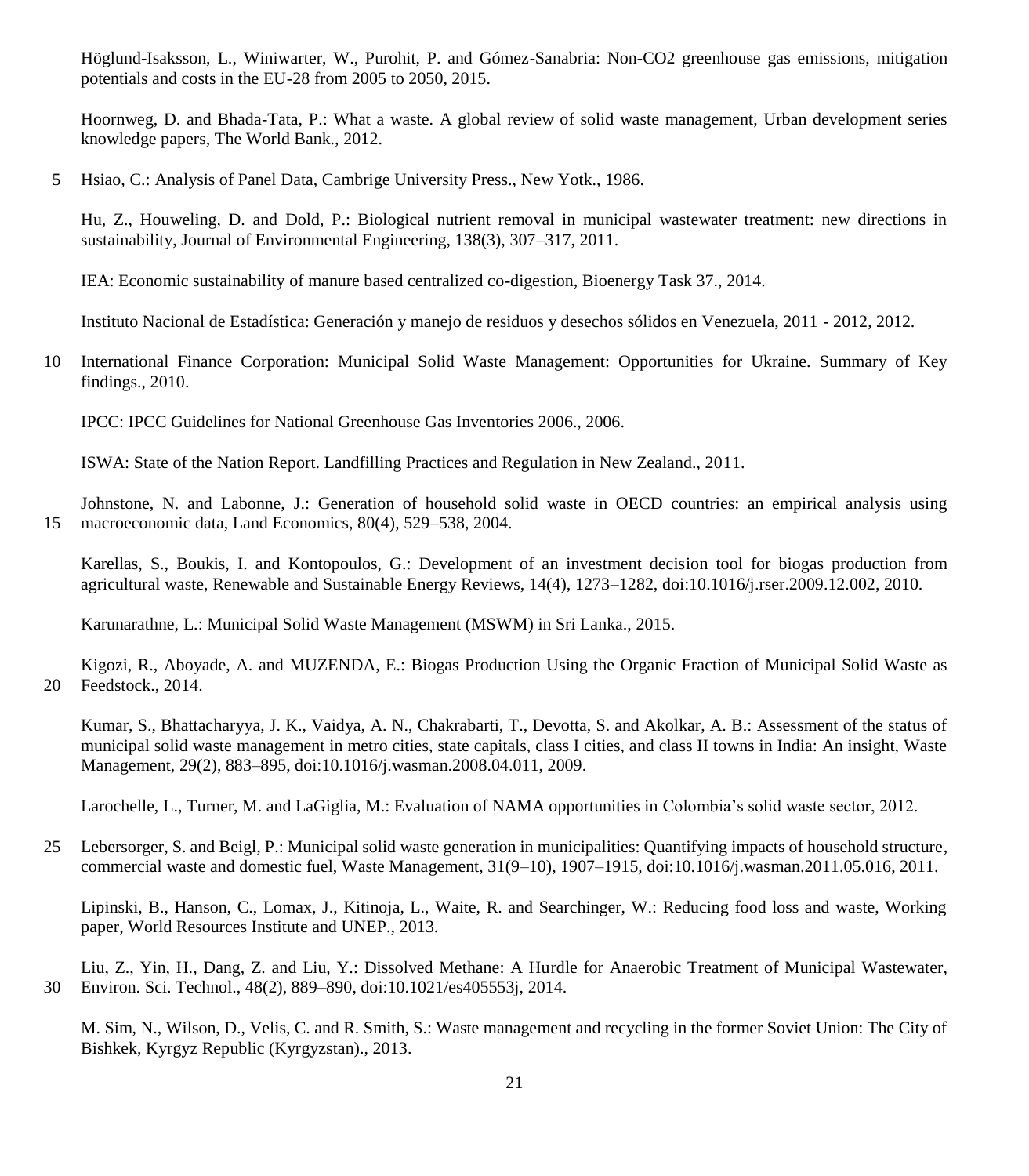Mahar, A., Naseem, R., Qadir, A., Ahmed, T., Khan, Z. and Ali, M.: Review and Analysis of Current Solid Waste Management Situation in Urban Areas of Pakistan, in Proceedings of the International Conference on Sustainable Solid Waste Management, Chennai, India., 2007.

Manaf, L. A., Samah, M. A. A. and Zukki, N. I. M.: Municipal solid waste management in Malaysia: Practices and challenges, 5 Waste Management, 29(11), 2902–2906, doi:10.1016/j.wasman.2008.07.015, 2009.

Mao, C., Feng, Y., Wang, X. and Ren, G.: Review on research achievements of biogas from anaerobic digestion, Renewable and Sustainable Energy Reviews, 45, 540–555, doi:10.1016/j.rser.2015.02.032, 2015.

Martínez, J. A.: Use and valorization of organic fraction of municipal Solid waste in Colombia for sustainable development, Revista Ontare, 1(2), 243–254, 2015.

10 Mazzanti, M. and Nicolli, F.: Waste dynamics, decoupling and ex post policy effectiveness: evidence from the EU15, International Journal of Global Environmental Issues, 11(1), 61–78, 2011.

Mazzanti, M. and Zoboli, R.: Waste generation, waste disposal and policy effectiveness: Evidence on decoupling from the European Union, Resources, Conservation and Recycling, 52(10), 1221–1234, doi:10.1016/j.resconrec.2008.07.003, 2008.

Mazzanti, M. and Zoboli, R.: Municipal Waste Kuznets Curves: Evidence on Socio-Economic Drivers and Policy 15 Effectiveness from the EU, Environmental and Resource Economics, 44(2), 203–230, doi:10.1007/s10640-009-9280-x, 2009.

Meidiana, C. and Gamse, T.: Development of waste management practices in Indonesia, European journal of scientific research, 40(2), 199–210, 2010.

de Mes, T. Z. ., Stams, A. J. M., Reith, J. H. and Zeeman, G.: Methane production by anaerobic digestion of wastewater and solid wastes in Bio-methane & Bio-hydrogen. Status and perspectives of biological methane and hydrogen production., 2003.

## 20 Ministry of Environment PNH: Solid Waste Management of Cambodia, 2010.

Ministry of environmental protection: Israel's waste revolution, 2012.

Ministry of the Environment: History and current state of waste management in Japan, 2012.

Mongtoeun, Y.: Analysis of Waste Generation and Recycling Potential for Development of 3R-based Solid Waste Management in Phnom Penh, Cambodia, Graduate School of Environmental and Life Science, Okayama University, Japan., 25 2015.

Munk Bernhard, Bauer Christoph, Gronauer Andreas and Lebuhn Michael: Population dynamics of methanogens during acidification of biogas fermenters fed with maize silage, Engineering in Life Sciences, 10(6), 496–508, doi:10.1002/elsc.201000056, 2010.

Nguyen, T.: Solid Waste Management in Vietnam, 2005.

30 Noukeu, N. A., Gouado, I., Priso, R. J., Ndongo, D., Taffouo, V. D., Dibong, S. D. and Ekodeck, G. E.: Characterization of effluent from food processing industries and stillage treatment trial with Eichhornia crassipes (Mart.) and Panicum maximum (Jacq.), Water Resources and Industry, 16, 1–18, doi:10.1016/j.wri.2016.07.001, 2016.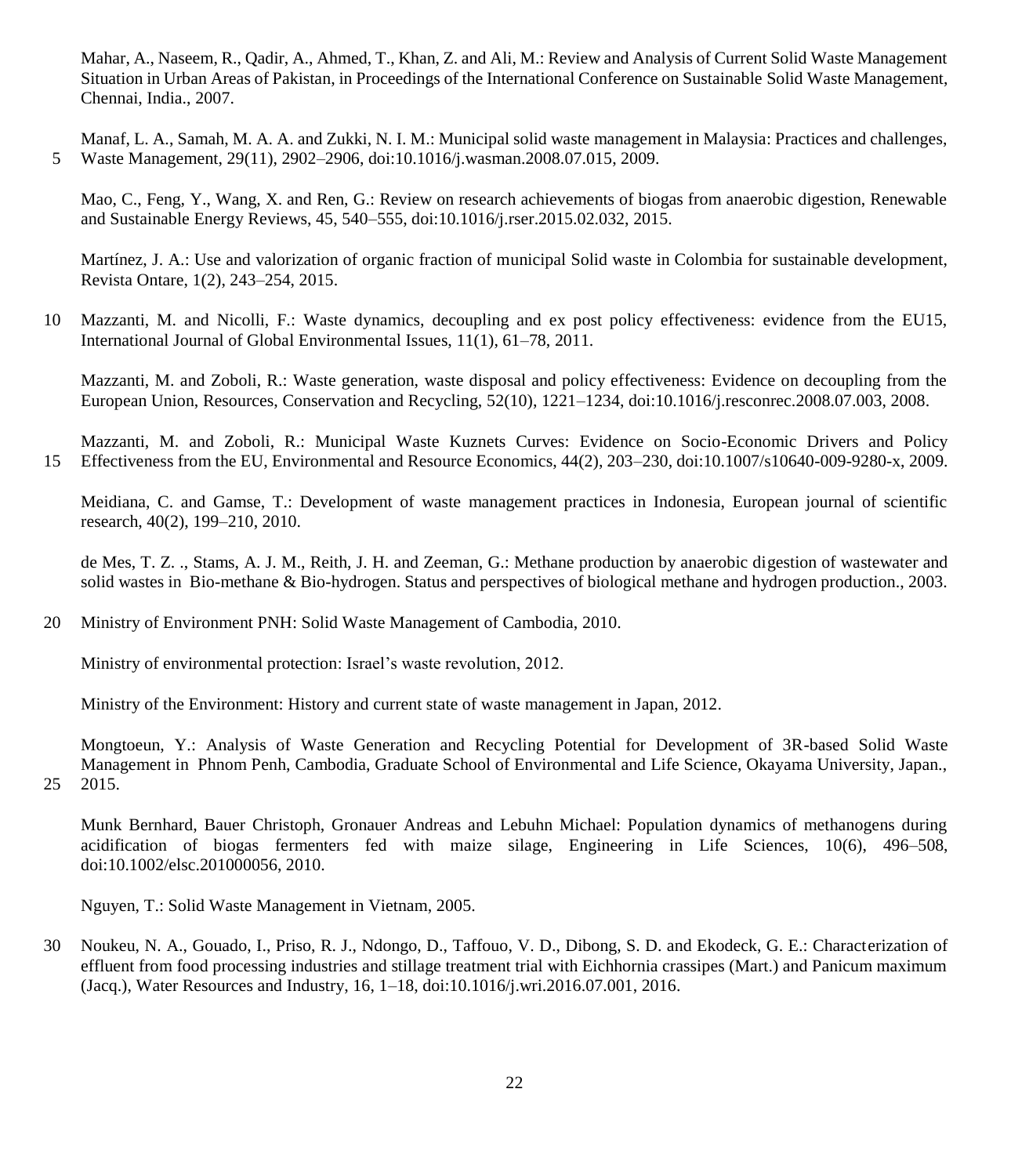OECD. Statistical Database. Organisation for Economic Co-operation and Development (OECD), Paris (See[:http://stats.oecd.org/\)](http://stats.oecd.org/), retrieved 2016.

Okot-Okumu, J.: Solid waste management in African cities - East Africa, in Waste Management - An integrated vision., 2012.

5 Organización Panamericana de la Salud: Análisis sectorial de residuos sólidos in Paraguay, 2001.

Parrot, L., Sotamenou, J. and Dia, B. K.: Municipal solid waste management in Africa: Strategies and livelihoods in Yaoundé, Cameroon, Waste Management, 29(2), 986–995, doi:10.1016/j.wasman.2008.05.005, 2009.

Pasang, H., Moore, G. A. and Sitorus, G.: Neighbourhood-based waste management: A solution for solid waste problems in Jakarta, Indonesia, Waste Management, 27(12), 1924–1938, doi:10.1016/j.wasman.2006.09.010, 2007.

10 Penjor, Y.: Enhancing municipal solid waste management with 3R options in Thimphu, Buthan, Australian National University, Camberra, Australia., 2007.

Ryu, C.: Potential of Municipal Solid Waste for Renewable Energy Production and Reduction of Greenhouse Gas Emissions in South Korea, Journal of the Air & Waste Management Association, 60(2), 176–183, doi:10.3155/1047-3289.60.2.176, 2010.

Sang-Arun, J. and Pasomsouk, K.: A guide for improving municipal solid waste management and promoting urban organic 15 waste utilization in Lao PDR, Institute for Global Environmental Strategies (IGES)., 2012.

Savino, A. A.: Diagnóstico de la situación del manejo de los Residuos Sólidos Municipales y Peligrosos en Argentina, 1999.

Sharholy, M., Ahmad, K., Mahmood, G. and Trivedi, R. C.: Municipal solid waste management in Indian cities – A review, Waste Management, 28(2), 459–467, doi:10.1016/j.wasman.2007.02.008, 2008.

SWEEPNET: Regional profile on the solid waste management situation in Middle East and North Africa, 2012.

20 Thang, D. N.: Improving Solid Waste Management for environmentally sustainable cities in Vietnam: Opportunities and challen ges, 2011.

Tsai, W. T. and Chou, Y. H.: An overview of renewable energy utilization from municipal solid waste (MSW) incineration in Taiwan, Renewable and Sustainable Energy Reviews, 10(5), 491–502, doi:10.1016/j.rser.2004.09.006, 2006.

UNFCCC (2016), "National Inventory Submissions 2016." Retrieved 2017, from [https://unfccc.int/process/transparency-and-](https://unfccc.int/process/transparency-and-reporting/reporting-and-review-under-the-convention/greenhouse-gas-inventories/submissions-of-annual-greenhouse-gas-inventories-for-2017/submissions-of-annual-ghg-inventories-2016)

25 [reporting/reporting-and-review-under-the-convention/greenhouse-gas-inventories/submissions-of-annual-greenhouse-gas](https://unfccc.int/process/transparency-and-reporting/reporting-and-review-under-the-convention/greenhouse-gas-inventories/submissions-of-annual-greenhouse-gas-inventories-for-2017/submissions-of-annual-ghg-inventories-2016)[inventories-for-2017/submissions-of-annual-ghg-inventories-2016](https://unfccc.int/process/transparency-and-reporting/reporting-and-review-under-the-convention/greenhouse-gas-inventories/submissions-of-annual-greenhouse-gas-inventories-for-2017/submissions-of-annual-ghg-inventories-2016)

Viceministerio de agua potable: Gestión de residuos sólidos peligrosos y residuos sólidos especiales, 2012.

Wang, H. and Nie, Y.: Municipal solid waste characteristics and management in China., J Air Waste Manag Assoc, 51(2), 30 250–263, 2001.

Wiedinmyer, C., Yokelson, R. J. and Gullett, B. K.: Global Emissions of Trace Gases, Particulate Matter, and Hazardous Air Pollutants from Open Burning of Domestic Waste, Environ. Sci. Technol., 48(16), 9523–9530, doi:10.1021/es502250z, 2014.